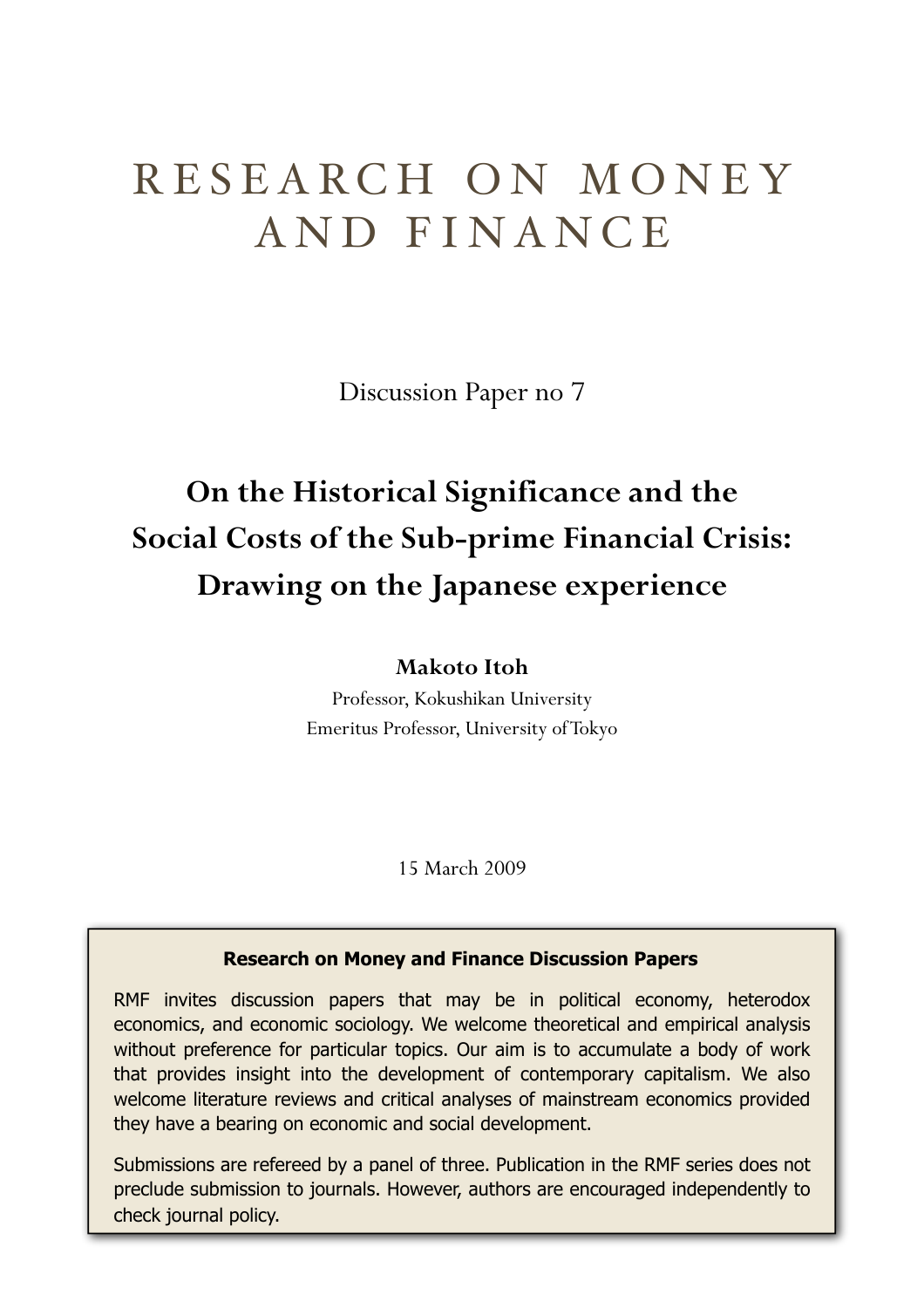**Makoto Itoh** is Professor of Economics, Kokushikan University, in Tokyo, Emeritus Professor of the University of Tokyo, and a member of the Japan Academy. The author is grateful to Costas Lapavitsas for editing the early draft of this paper and offering insightful advice on how to revise it.

**Research on Money and Finance** is a network of political economists that have a track record in researching money and finance. It aims to generate analytical work on the development of the monetary and the financial system in recent years. A further aim is to produce synthetic work on the transformation of the capitalist economy, the rise of financialisation and the resulting intensification of crises. RMF carries research on both developed and developing countries and welcomes contributions that draw on all currents of political economy.

> Research on Money and Finance Department of Economics, SOAS Thornhaugh Street, Russell Square London, WC1H 0XG **Britain**

> > [www.soas.ac.uk/rmf](http://www.soas.ac.uk/rmf)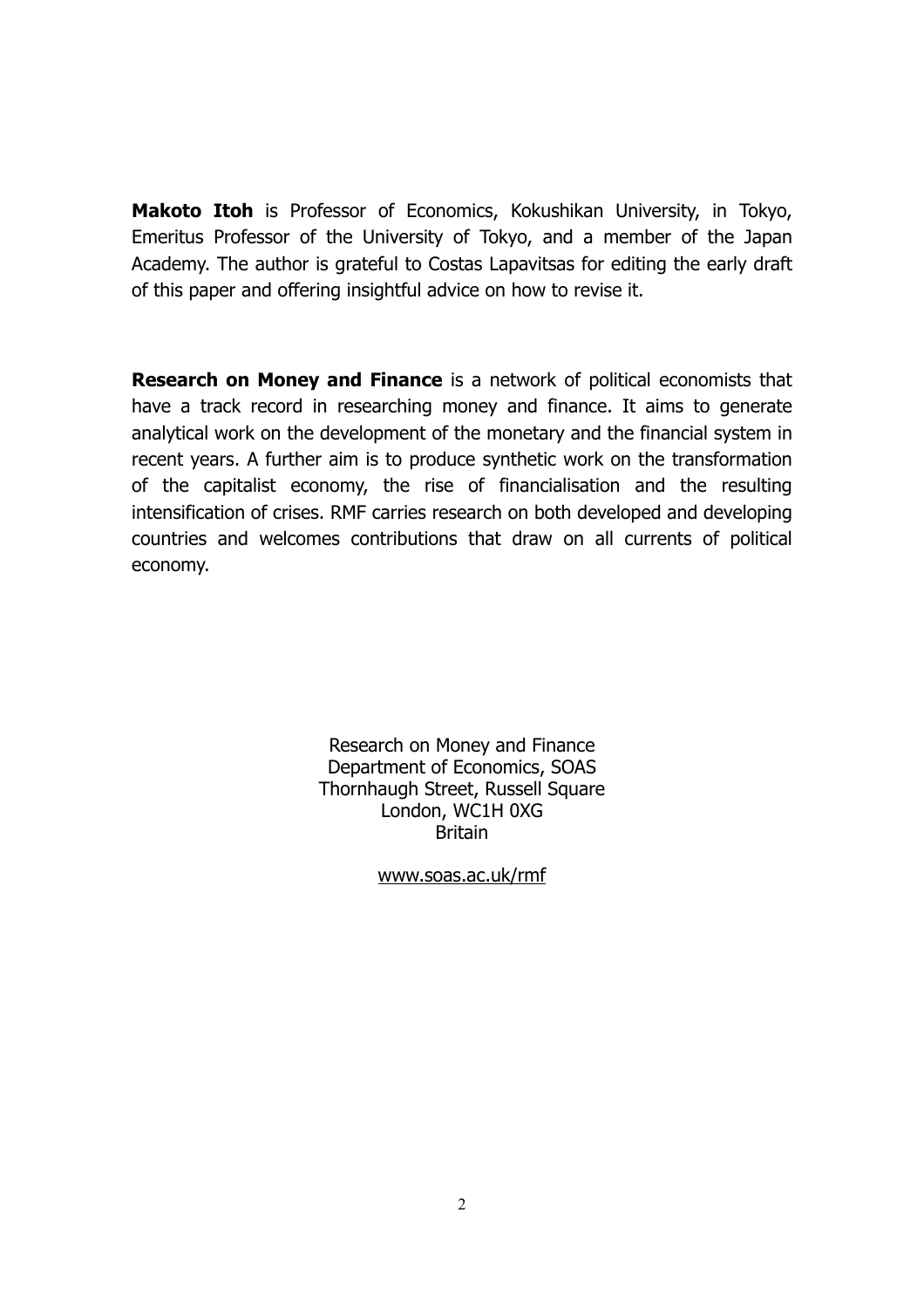## **Introduction**

The financial turmoil that started in the USA in August 2007 has become a global financial crisis, battering the real *economy
of
developed
 countries,
 and
 fast
 becoming
a
world*  economic crisis. The term 'sub-prime financial crisis' is used in this paper to capture this entire process. Its historical significance is examined below in three separate but related ways. Section *1* considers the specific features of the sub*prime
 crisis
 particularly
 in
 comparison
 with
 the
 Japanese*  bubble of the 1980s and the ensuing crisis of the 1990s. *Section
 2
 pursues
 the
 comparison
 further
 by
 discussing briefly
 the
 great
 depression
 that
 followed
 after
 1929,
 and suggests
reasons
why
the
current
crisis
might
not
be
equally severe.
 Finally,
 section
3
 probes
into
 the
 social
 costs
 of
the crisis.*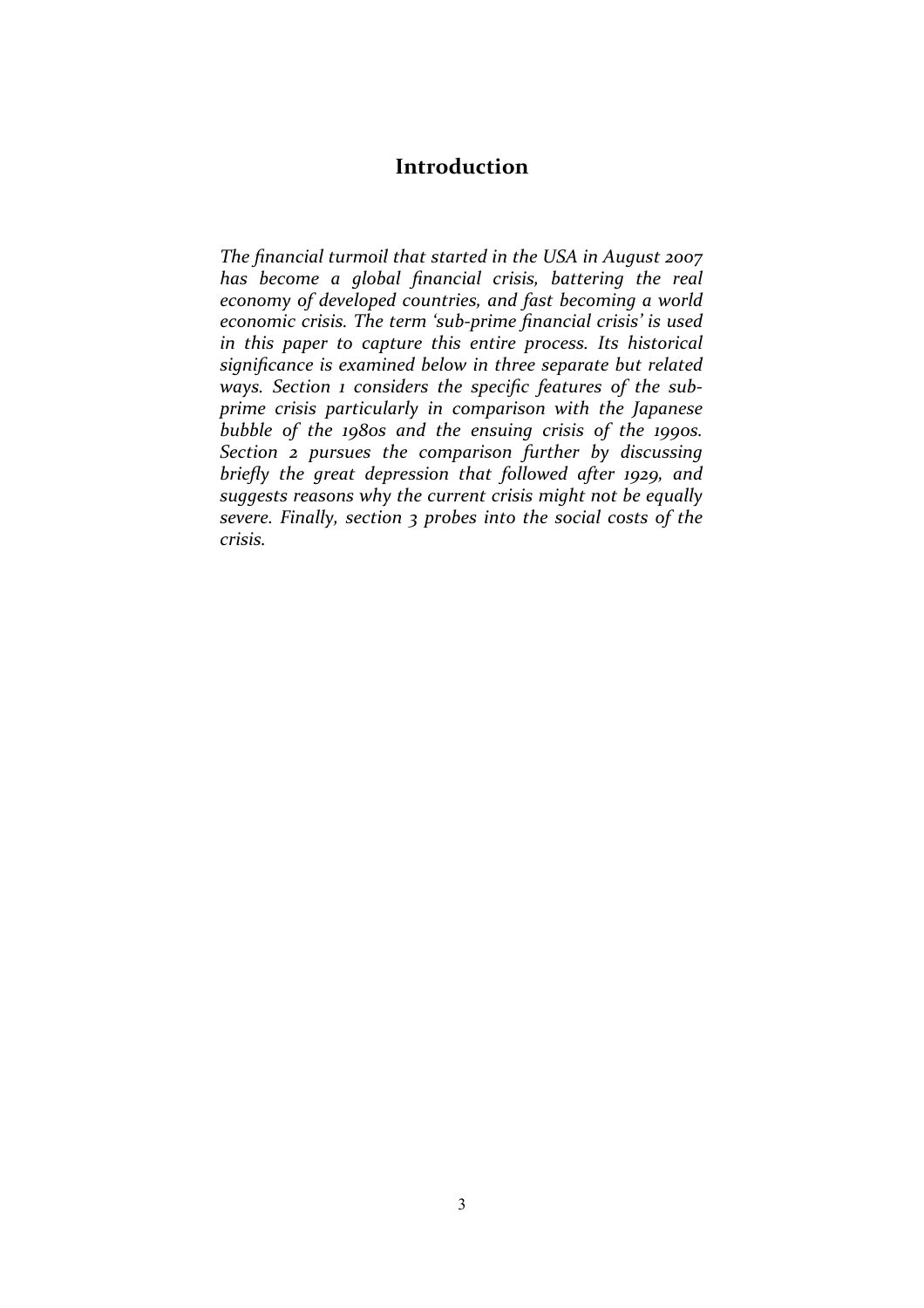## **1 The
Specific
Features
of
the
Sub‐prime
Financial
Crisis
and
a
Comparison with
the
Japanese
Bubble**

The
historical
significance
and
specific
features
of
any
economic
crisis
are
always determined by the character of the preceding economic boom. Thus, the subprime financial crisis originated in the US housing bubble and the associated boom.
To
 understand
why
this
financial
crisis
has
become
so
 destructive
for
the US and the world economy, it is first necessary to examine the magnitude and character
of
the
preceding
US
housing
boom.

The
US
housing
boom
 started
in
 1996,
along
with
the
New
Economy
boom,
and lasted
 for
about
 ten
years.
After
the
burst
 of
the
New
Economy
 (or
 Information Technology) bubble in 2001, the housing boom became the main source of US economic recovery and growth, particularly from 2002 onwards. It is estimated that about 40% of the US economic growth in this period depended on the housing sector.<sup>1</sup>

The
housing
boom
 would
have
been
impossible
without
 the
expansion
of
housing finance. In the USA housing loans are divided mostly into prime and sub-prime, the latter
being
typically
loans
to
people
of
lower
income
and
with
low
creditworthiness. More concretely, sub-prime loans are made to people with a record of delayed repayment on past loans, or an estimated FICO credit score of under 660 (this is a credit
scoring
system
initiated
by
Fair
Issac
Co.
with
 a
maximum
 score
of
900),
 or even
debt
repayments
comprising
more
than
50%
of
their
income.

In the past people classed as sub-prime were typically excluded from housing loans. But after 2001 there was rapid growth of loans in the USA, and especially sub-prime loans. The result of growth in lending was to push house prices steadily up, until by 2006 their level was double that of 1996. Total outstanding

<span id="page-3-0"></span><sup>&</sup>lt;sup>1</sup> Kaneko and DeWit (2008), p.9.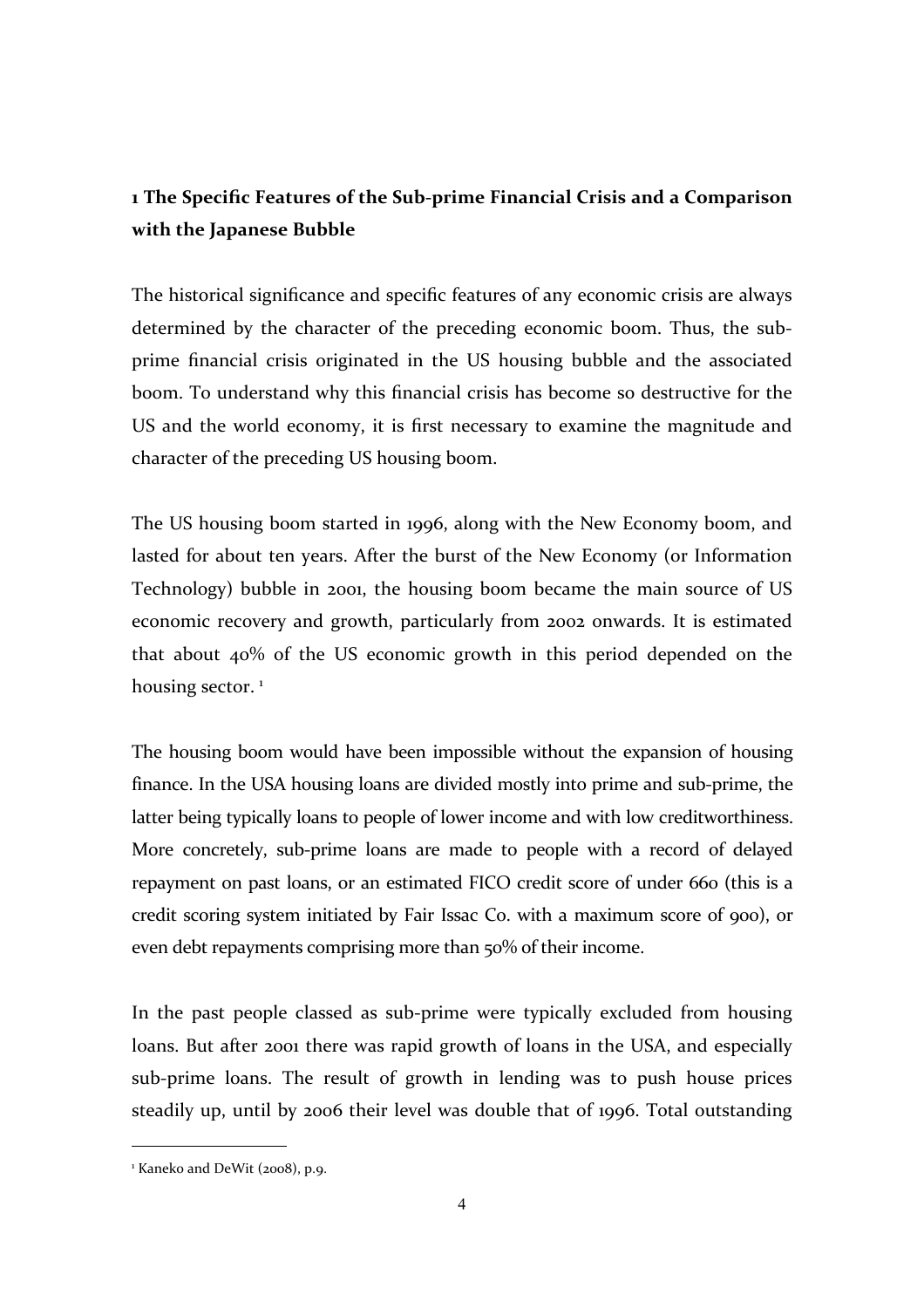US housing loans reached \$13tr (almost equal to GDP) at the end of 2006. Within that volume of debt, the proportion of sub-prime loans increased rapidly, especially after 2001. By 2006 subprime loans represented 20% of the flow of new housing loans. At the end of that year, the stock of subprime loans amounted to \$1.7tr,
or
13%
of
the
entire
stock
of
housing
loans. [2](#page-4-0)

Some simple calculations can further convey the relative magnitude of the subprime loan expansion. The typical size of sub-prime loans is around \$200000, and they
have
been
obtained
in
the
USA
by
roughly
8.5mn
households
(or
more
than 25mn
people). [3](#page-4-1) Further,
assuming
that
the
average
size
of
a
housing
loan
is
about \$400000 dollars, the total volume of housing credit in the USA at the end of 2006 (\$13tr)
was
taken
up
by
roughly
32.5mn
households,
or
about
one
third
of
the
US population. In contrast, total outstanding housing loans in Japan in 1993 (soon after the burst of the bubble) were estimated at ¥141tr (about 29% of GDP). Given that the average housing loan stood at  $\frac{427.4 \text{mn}}{202}$  in 1992, the total housing debt in Japan referred to roughly 5.1mn households, or 12.3% of the population.<sup>4</sup> It is clear
 that
 US
 housing
 loans
 in
 general,
 and
 sub‐prime
 loans
 in
 particular,
 far exceeded
Japanese
housing
loans
in
the
course
of
the
bubble
of
the
late
1980s.

Nonetheless,
the
Japanese
bubble
was
big
enough
to
cause
major
capital
losses,
rising to more than ¥1400tr during the 1990s (including falls in prices of shares and real estate). But it is important to bear in mind that the housing market was only a part of the
bubble. There
was
also
a
speculative
boom
in
the
stock
market
as
well
as
in real
 estate.
 In
 contrast,
 the
 US
 economic
 boom
 that
 preceded
 the
 current crisis
occurred
in
two
 relatively
distinct
waves. The
first
was
the
swell
and
burst of
the
Information
Technology
(IT)
bubble,
mainly
in
New
York
 stock
exchange
in the
late
1990.
The
second
was
the
housing
boom
and
its
burst,
which
followed
in
the 2000s.

<span id="page-4-0"></span><sup>&</sup>lt;sup>2</sup> Mizuho Research Institute (2007), p.69, p.77.

<span id="page-4-1"></span><sup>3</sup> Japan
Cabinet
Office,
Policy
Planning
Room
(2007).

<span id="page-4-2"></span><sup>4</sup>Itoh
(2006),
chap.6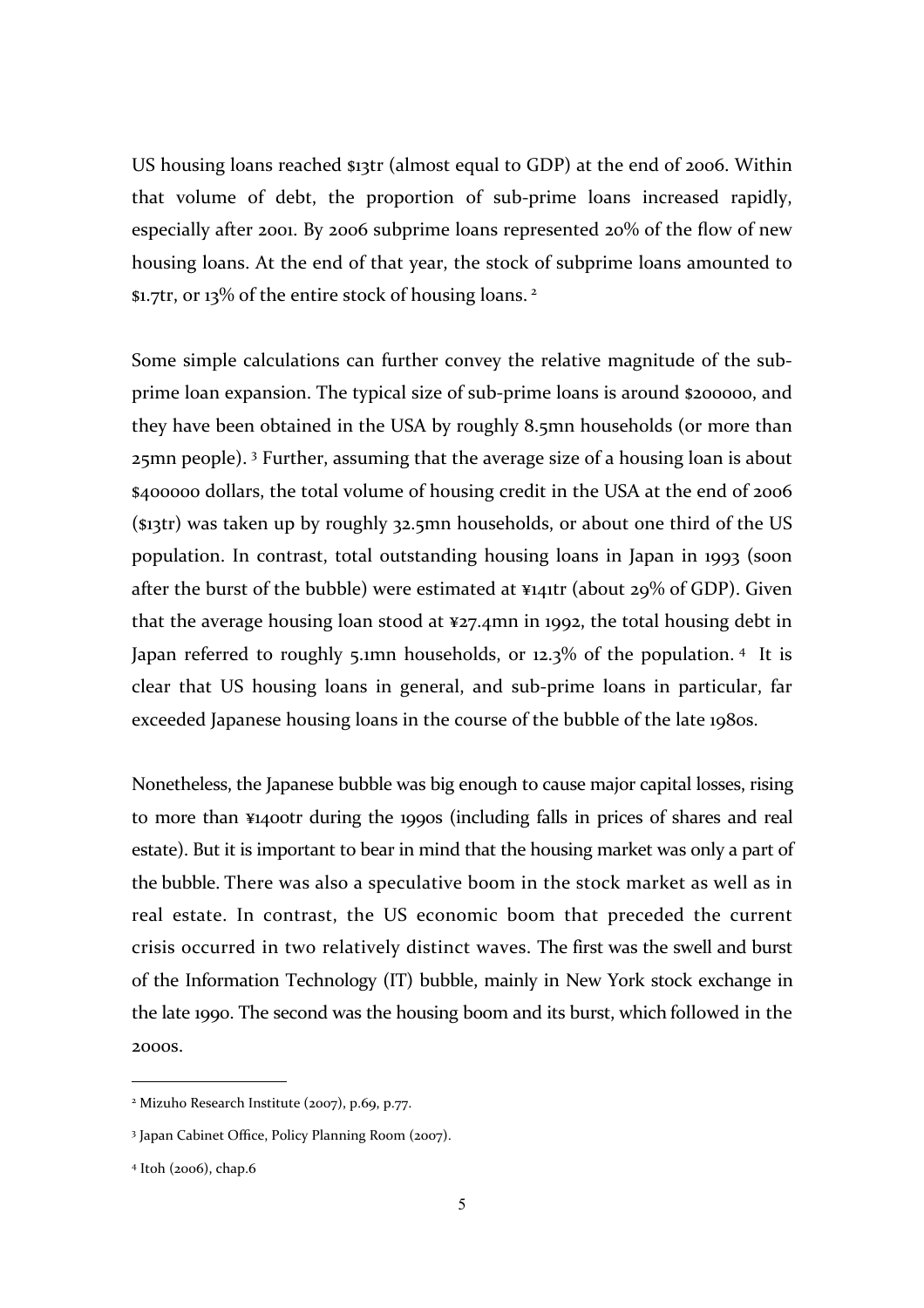Pursuing the comparison with Japan further, there was a further common factor to
 both
Japanese
and
bubbles,
which
eventually
led
to
their
burst.
Namely,
there was
 abundant
 availability
 of
 money
 funds
 that
 could
 be
 easily
 mobilised
 for speculative trading. In the course of the long downturn that began in the late 1970s
 big
 businesses
 have
 become
 increasingly
 reliant
 on
 self‐finance. Consequently,
 banks
and
other
financial
institutions
in
advanced
countries
have found themselves in possession of funds that could be used flexibly in fields other than
industrial
activity.
For
banks
and
other
financial
institutions
this
has
meant advancing funds for consumer credit, housing loans, and speculative trading in real
estate
and
various
securities.
Against
 this
background,
monetary
policy
that lowered interest rates also tended to ignite speculative trading in real estate and securities, as happened in Japan following the Plaza accord of 1985 and in the USA
after
2001.

A further common factor to both bubbles was the use of IT for speculative financial
 trading,
including
housing
loans.
The
development
 of
IT
has
facilitated rapid estimation of the schedule of return payments with variable interest rates, as
well
as
swift
financial
transactions
and
flexible
expansion
of
banking
credit.
In US finance, in particular, IT was applied to deriving credit scores for individuals as
 well
 as
 to
 designing
 and
maintaining
 hybrid
 housing
 loans
 that
 had
 'teaser' rates of interest during the initial years thus attracting workers with lower income. Information technology also made possible structured securitisation of housing loans and the subsequent spread of securities across the world.

There were, however, two political (and institutional) factors that facilitated the swelling of the US housing boom. First, the neo-liberal policies that lifted regulations
 on
 financial
 transactions
 also
 made
 possible
 the
 introduction
 of housing loans with flexible 'teaser' rates of interest. Second, the Community Reinvestment Act (1977) (encouraging banks to recycle a certain part of household savings in local community areas) and the Alternative Mortgage Transaction
 Parity
 Act
 (1982)
 (preventing
 discrimination
 against
 lower
income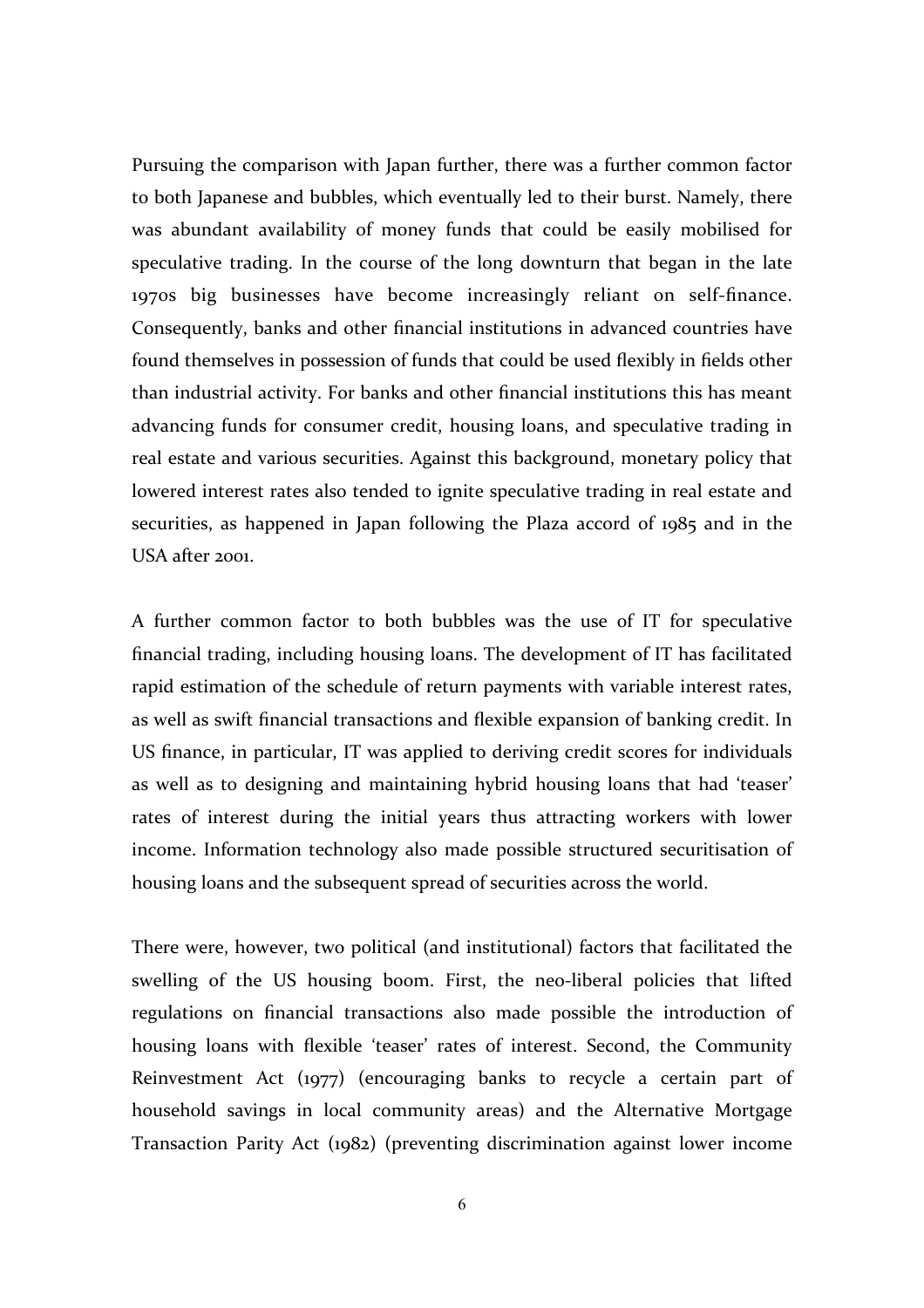persons'
 living
 areas
 in
 housing
 finance)
 facilitated
 the
 advance
 of
 sub‐prime loans. Such loans appeared as an innovative policy to promote urban renewal through
 the
 mobilisation
 of
 private
 financial
 funds.
 Thus,
 financial
 businesses took advantage of the democratisation of financial services, which was thought to be an achievement of the civil rights movement since the 1960s. This unfortunate and paradoxical development led to aggressive expansion of housing loans to people
on
lower
incomes,
eventually
resulting
in
disaster.

To place this development in a broader context note that, in the long historical process
of
capitalist
development,
the
financial
system
has
functioned
mainly
as
a set of social mechanisms that mobilise idle money to serve purposes of accumulation
by
capitalist
enterprises.
However,
in
the
twentieth
century,
saving by
working
 people,
 including
 pension
 funds
and
insurance
 payments,
 has
been increasingly incorporated into the social mechanisms of the financial system. Similar
considerations
apply
to
consumer
credit.

Credit for consumption has been traditionally provided by pawn shops and loan sharks (a carry-over from the pre-capitalist era) as well as by consumer credit companies.
 These
mechanisms
 of
consumer
 credit
 have
 been
 relatively
 small
 and marginal
to
the
modern
banking
and
financial
systems.
However,
as
large
enterprises became increasingly reliant on self-finance, formal financial institutions have had fewer opportunities to lend to non-financial enterprises. Thus, major banks and other financial institutions began to expand consumer credit and especially housing loans to
working
people,
gradually
advancing
toward
lower
income
layers.
In
this
sense,
the commodity
of
labour‐power
has
become
increasingly
financialised.[5](#page-6-0) This
tendency was clearly present in the course of the Japanese bubble, but has been enormously exacerbated during the recent US housing boom. Banks and related real estate agencies
have
aggressively
tempted
workers
 to
 borrow
by
dangling
 the
prospect
of capital
gains
in
the
course
of
the
US
housing
boom.

<span id="page-6-0"></span><sup>&</sup>lt;sup>5</sup> This notion is essentially similar to Lapavitsas (2009), for whom financial expropriation of wage workers is central
to
the
financialisation
of
contemporary
capitalism.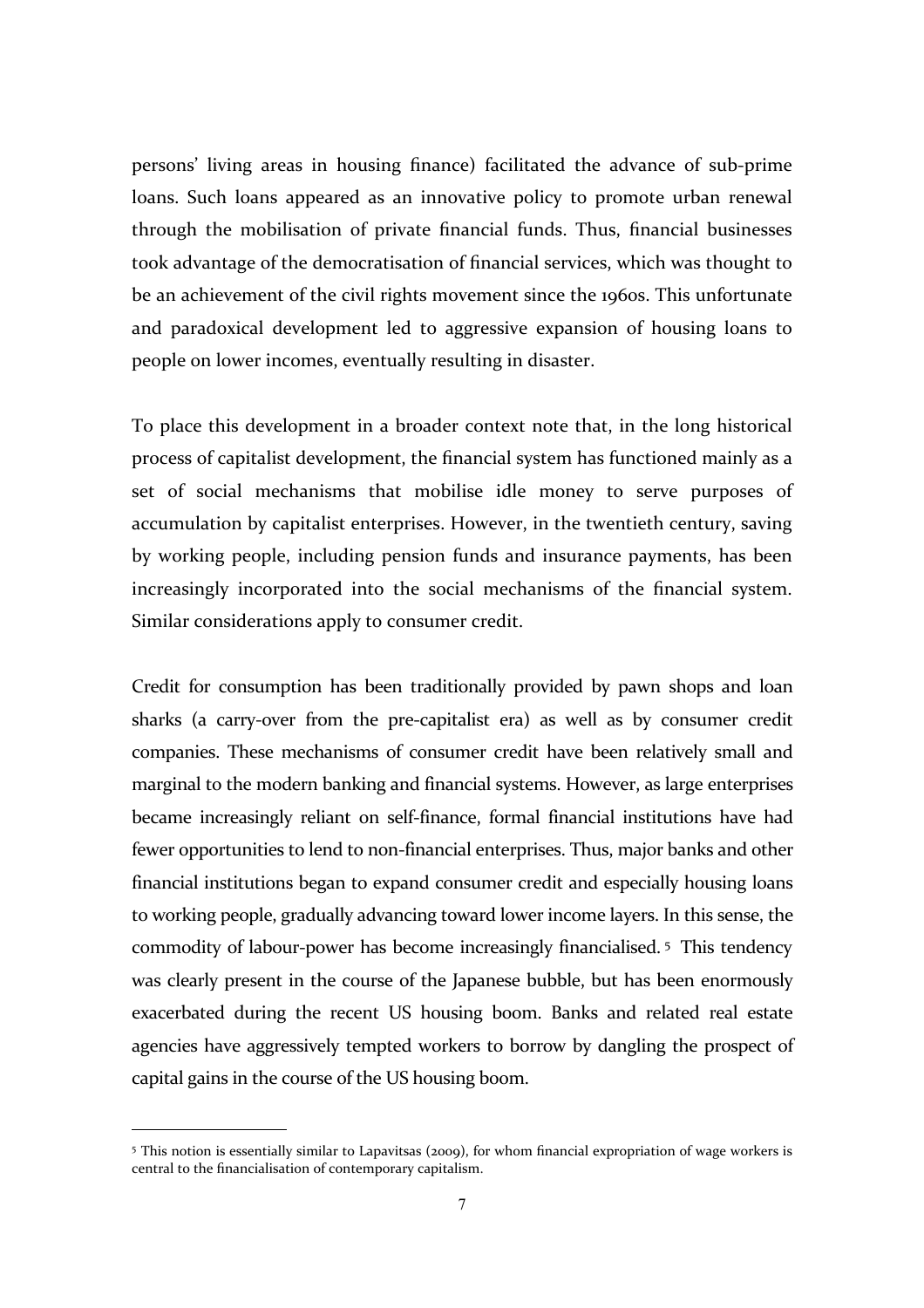Note, though, that the Japanese bubble was financed mostly by funds drawn domestically
from
high
household
savings
that
stood
around
15%
of
GNP.
The
US housing boom, in contrast, had no comparable domestic source of funds as the savings of US households were extremely low. Thus, it was financed through global
 fund‐raising
 via
 securitisation
 of
 mortgages.
 Consequently,
 financial practices
in
the
US
housing
market
were
quite
different
from
 the
earlier
practices of
Japanese
banks,
and
even
of
the
US
Saving
and
Loan
Associations
(S&L)
in
the 1980s.

During the 1980s the lending model for US financial enterprises that undertook mortgage
business
(typically
S&L)
was
'originate‐to‐hold'.
 But
during
 the
 recent boom
the
main
originators
of
mortgages
were
mortgage
companies
 that
 did
not accept deposits and proceeded to sell their loan. The buyers were typically Special
Purpose
Vehicles
(SPV)
owned
by
big
commercial
and
investment
banks. After acquiring these mortgages SPVs combined large numbers of them into mortgage backed securities (MBS) that were then sold to other financial institutions.
 Banks
 also
 originated
 mortgages
 that
 were
 then
 taken
 off
 the balance sheet through sale to SPVs established for the purpose. This is the substance of the 'originate-to-distribute' model.

Through
these
techniques
the
US
housing
loan
market
was
structurally
doubled: the
 first
 layer
 comprised
 original
 lenders
 (typically,
 mortgage
 companies)
 and household borrowers, while the second included financial institutions that distributed
 mortgage‐backed
 securities
 across
 the
 world.
 These
 new
 practices freed the original lenders, such as the mortgage companies, from the limits imposed by deposits as a lending resource, and encouraged banks to seek nondeposit
funds,
thus
leading
them
to
wholesale
borrowing
in
the
money
market.
It also
appeared
to
free
banks
from
credit
 risk
 (individual
default)
and
interest
rate risk
(fixed
interest
rates
on
housing
loans
but
fluctuating
rates
on
deposits).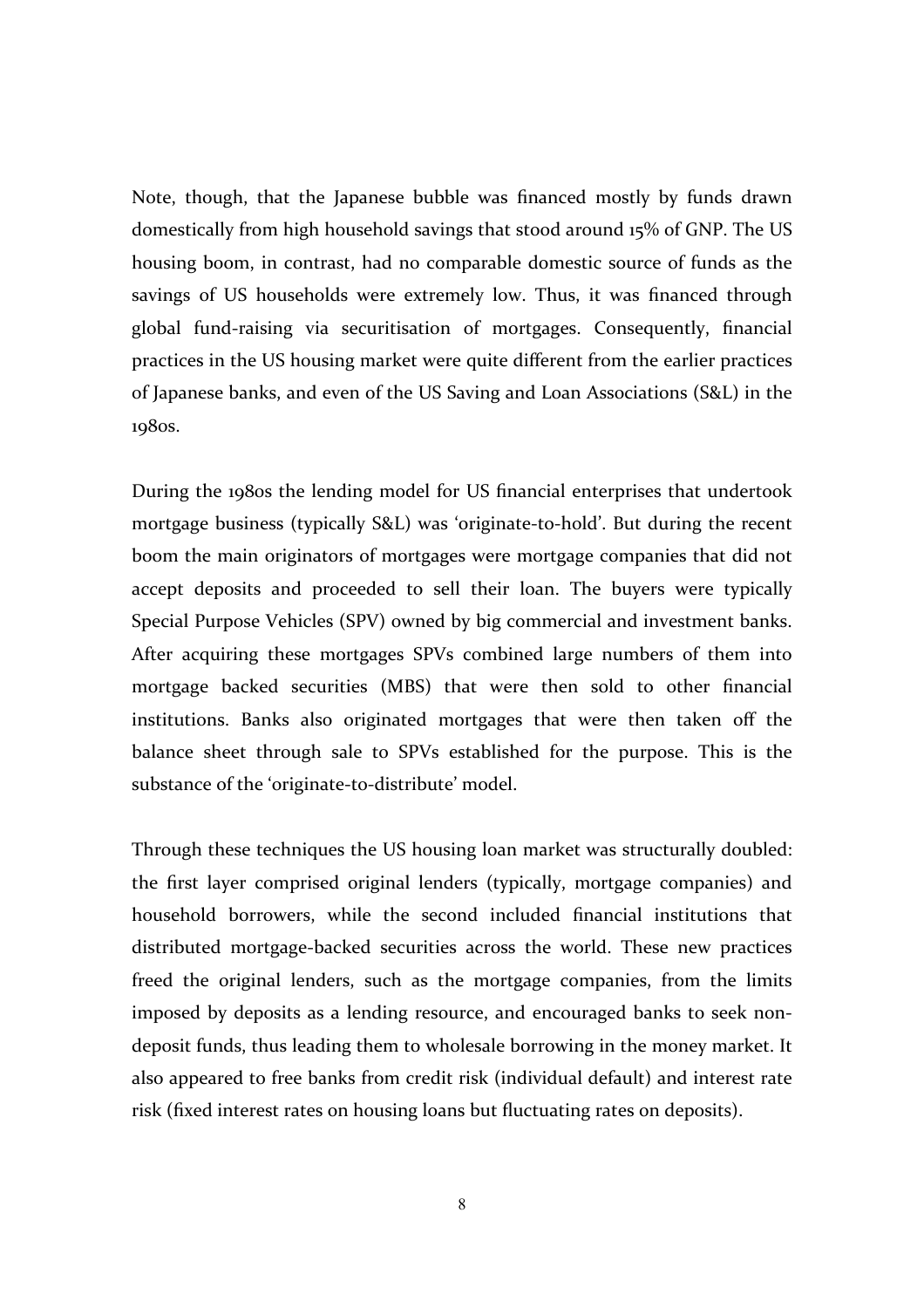This mode of operation characterised the US housing loan market since the middle of 1990s. There were no mechanisms of this type in Japan when the speculative bubble in housing emerged in the late 1980s. This explains why the collapse of the US housing market - subprime and other - became the source of a global
 financial
 crisis,
 whereas
 the
 burst
 of
 the
 huge
 Japanese
 bubble
 had essentially localised effects. By the same token, Japanese banks as holders of mortgages suffered mainly due to the deterioration in the quality of their loans following the burst of bubble. But after the US bubble burst, the effects spread far and
 wide
as
 falls
 in
 the
 prices
 of
 mortgage‐backed
 and
asset‐backed
 securities damaged the balance sheet of a broad array of financial institutions. These include,
in
addition
to
commercial
banks,
hedge
funds,
insurance
funds,
pension funds,
security
companies,
and
investment
banks.

This difference is an important reason why US authorities initially committed public
funds
to
purchasing
or
guaranteeing
mortgage‐backed
and
other
securities from various financial institutions. In contrast, Japanese authorities injected public funds mainly into the equity capital of major banks. It was only after the crisis
became
deeper
that
 the
US
 government
 redirected
its
rescue
operations
of banks
to
include
direct
injection
of
public
money
into
bank
equity.

The Japanese (and German) financial system is often contrasted to the US (and UK) financial system. The former depends more on indirect finance (or 'originate‐to‐hold'
 banking
credit)
 while
the
latter
depends
on
direct
finance
(or 'originate‐to‐distribute'
credit
operating
through
the
securities
market).
In
recent years
the
view
prevailed
 that
 US‐UK
are
 superior
to
 Japanese‐German
methods. One apparent reason is that competitive securities markets are more transparent, rational and efficient in allocating money funds compared to indirect banking credit that relies on personal relationships (even resulting in crony capitalism) and
private
information.
Such
views
gained
credibility
during
the
housing
boom, as
the
US
system
of
securitising
loans
successfully
mobilised
global
 funds
to
 feed credit
demand
and
house
prices
continued
to
rise.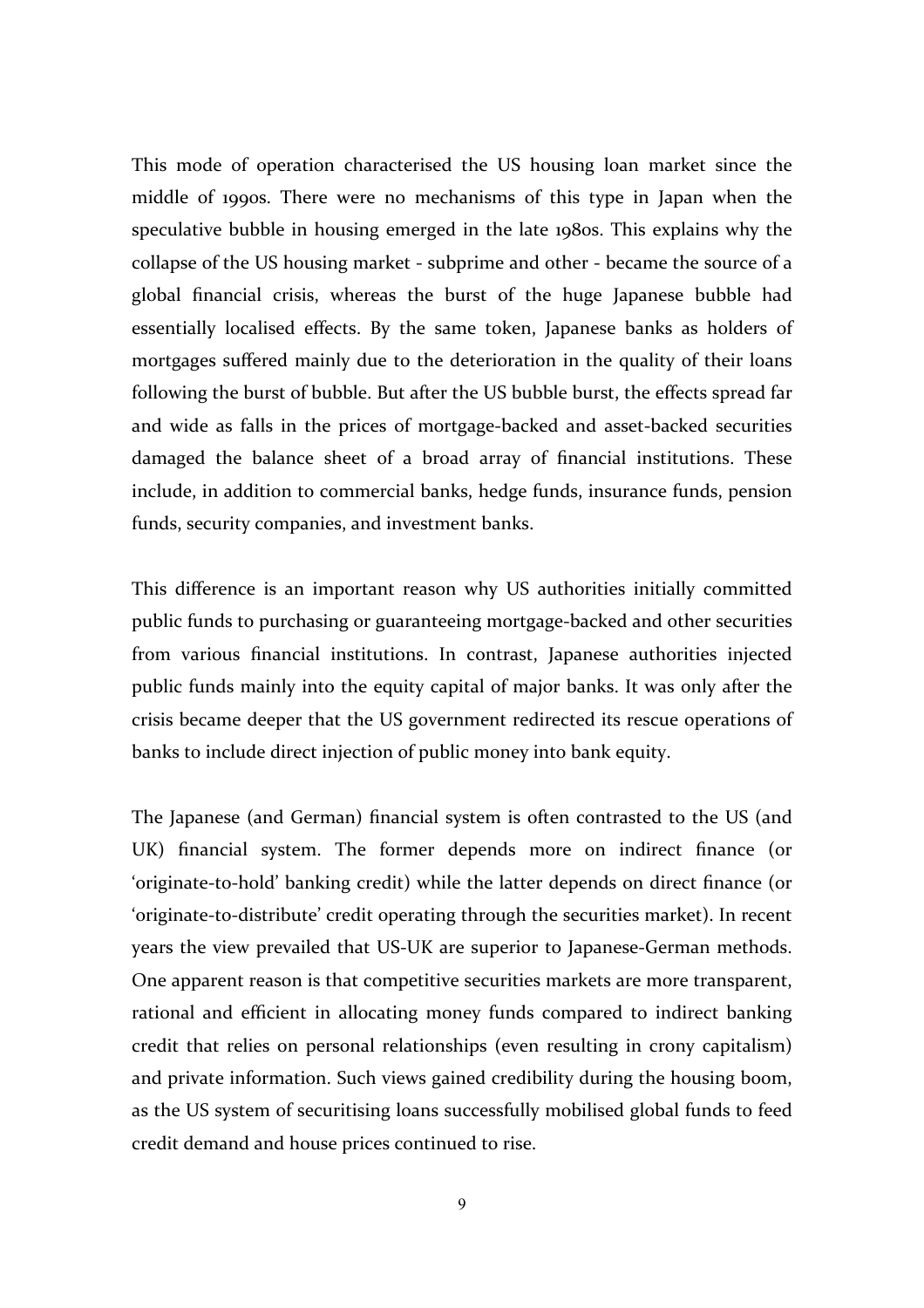Unfortunately, there was no real basis for the theory (or belief) that the risks contained
in
housing
loans
‐
including
sub‐prime
loans
‐
could
be
dispersed
and objectively
 reduced
 through
 mortgage‐backed
 securities.
 In
 reality
 the
 risks contained
in
mortgage‐backed
securities
were
not
at
all
 transparent,
and
became even more obscure due to misleading grading by credit rating agencies, such as Standard and Poor's or Moody's. Thus, in June 2007, two hedge funds attached to the
 giant
 investment
 bank
 Bear
 Stearns
 failed
 due
 to
 losses
 in
 subprime mortgage-backed securities. This set in train a rapid process of downgrading more than a thousand mortgage-backed securities by Standard and Poor's and Moody's. About six months after the end of the housing boom, the real risks contained
by
mortgage‐backed
securities
issued
in
 the
USA
and
held
across
 the world
were
suddenly
revealed.

In 2007 there were roughly \$700bn of sub-prime mortgage-backed securities, \$600bn
 of
 (slightly
 better
 quality)
 'Alt‐A'
 bonds,
 and
 \$390bn
 of
 Collateralised Debt Obligations (CDOs)<sup>[6](#page-9-0)</sup> circulating in the global financial markets. In the summer
of
008
Fannie
Mae
(Federal
National
Mortgage
Association,
FNMA)
and Freddie Mac (Federal Home Loan Mortgage Corporation, FHLMC) went into serious crisis, and were virtually nationalized in September. These enterprises guarantee
almost
half
 of
prime
US
housing
loans.
 It
 then
 became
clear
that
 the quality
 of
 loans
 across
 the
 whole
 of
 the
 US
 housing
 market
 had
 seriously deteriorated. Thus, the securities generated by that market began to deliver destructive blows to global financial institutions in entirely unpredictable ways. The
world
financial
markets
entered
a
minefield,
regularly
reporting
 huge
losses and
running
the
risk
of
bankruptcy.

The
 sub‐prime
 financial
 crisis
 has
 shown
 that
 the
 neo‐liberal
 belief
 in
 market efficiency is without foundations, especially regarding financial markets. At the

<span id="page-9-0"></span><sup>&</sup>lt;sup>6</sup> CDOs are securities that are backed by mortgage-backed securities and other consumer credit, such as automobile
loans.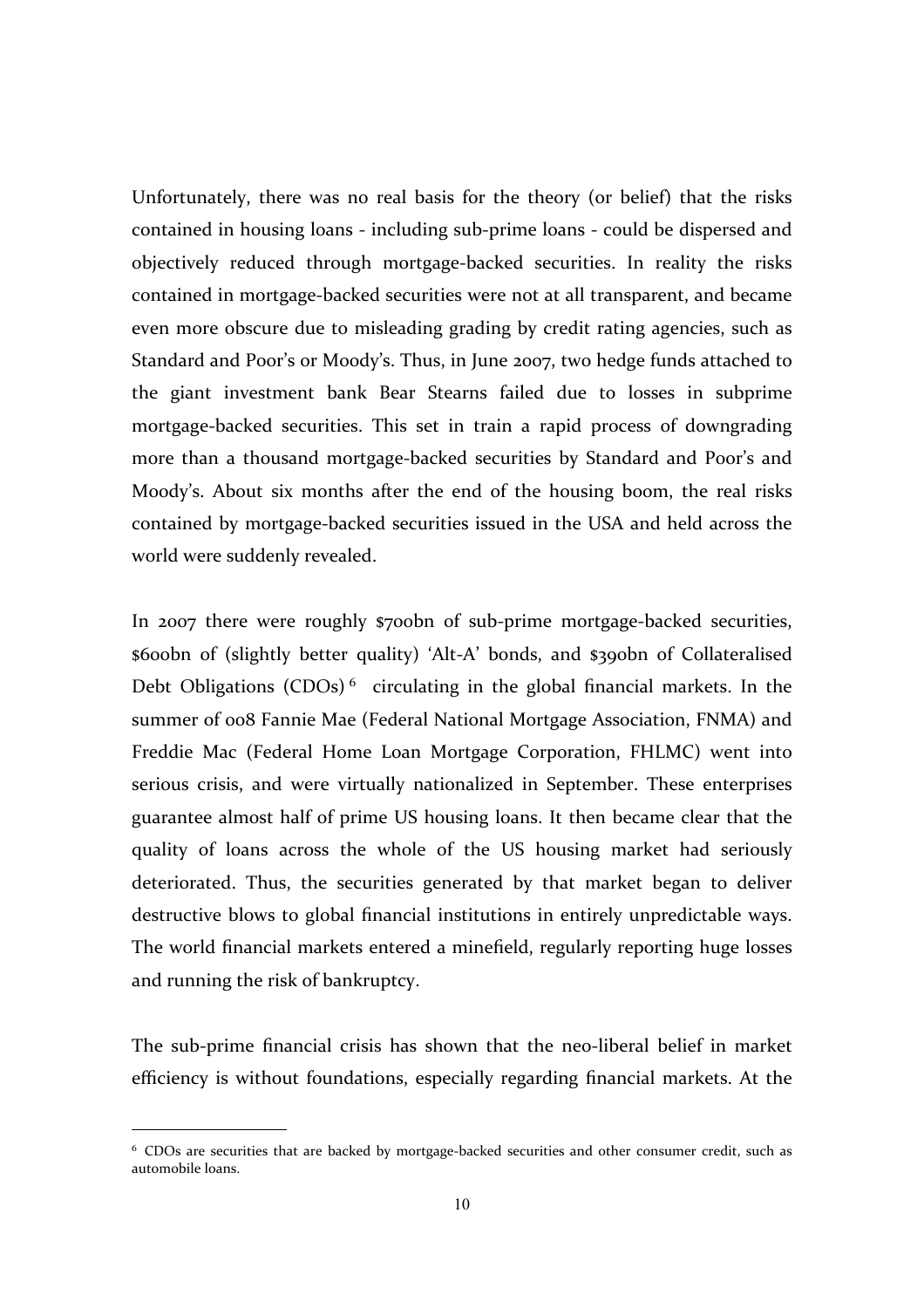same
time,
it
has
forced
a
rethink
of
the
supposed
superiority
of
the
US
(and
UK) over
the
Japanese
(and
German)
financial
system.
Once
the
speculative
bubble
in the
housing
market
had
burst,
the
US
financial
system
spread
disaster
across
the world, causing major instability domestically and globally. In contrast, the Japanese crisis remained largely local, affecting mainly, and most severely, the banking sector. By the same token, the injection of public funds in the financial institutions of the US and Europe may have different results from Japanese policy in
the
1990s
and
2000s.
The
current
financial
crisis
is
likely
to
prove
more
difficult to confront. The Japanese economy went through a decade and more of stagnation (with almost zero growth after 1991), but the current crisis might cause
severe
falls
and
longer
depression
in
major
economies.

#### **2
Once
in
a
Hundred
Years?**

In May 2007, at a time when the sub-prime problem was clearly in the offing, OECD (2007) predicted a slowdown of the US economy. It thought that this would not herald a period of worldwide economic weakness but rather a 'smooth' rebalancing of the global economy, with Europe taking over the baton of growth from
 the
 United
 States.
 This
 was
 called
 the
 'decoupling
 scenario'.
 This expectation
was
obviously
built
on
the
experience
of
previous
speculative
bubbles – for instance, the burst of the Japanese bubble after 1990s, the Asian crisis in 1997‐8,
 and
 the
 burst
 of
 the
 US
 New
 Economy
 bubble
 in
 2001.
 These
 had relatively limited and localised effects, and were even followed by bubbles elsewhere
in
the
world.

Unfortunately, this scenario failed because of the specific features of the subprime financial crisis, which meant that it could not remain local. The sub-prime crisis is now turning into a vicious world economic crisis in a 're-coupling scenario'. The merry-go-round of bubble-crisis-bubble in successive parts of the world has broken down. As the destructive force of the sub-prime financial crisis became
apparent,
Allan
Greenspan,
the
former
Chairman
of
the
Federal
Reserve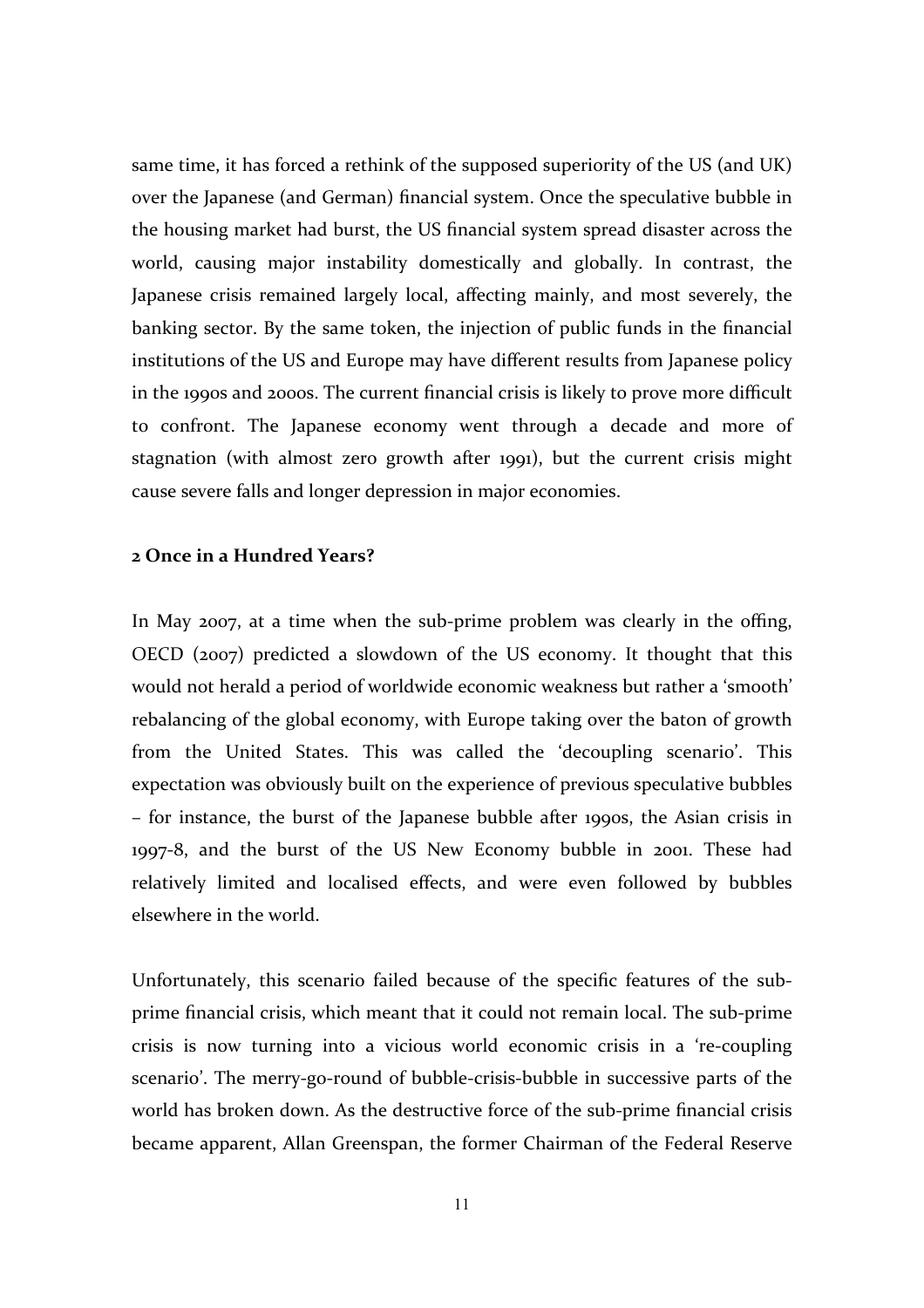Board, called it a 'tsunami'. The Japanese prime minister, Taro Aso, followed Greenspan's lead and stated that the world finds itself in a financial crisis that happened once in a hundred years. These statements seem to reflect the real threat
posed
by
the
current
world
economic
crisis.

The question inevitably is: will the destructive force of this crisis prove greater than
that
of
1929?
In
brief,
the
crisis
of
1929
occurred
at
the
end
of
a
US
economic boom,
became
progressively
deeper
over
the
next
three
years
in
the
USA,
entailed a fall of share prices of almost 90%, caused nine thousand bank failures in three waves, led to a rise in the unemployment rate to 25%, and resulted in a decline of GDP of about 46%.<sup>[7](#page-11-0)</sup> In its wake came a severe deflation spiral, a world agricultural
crisis,
the
breakdown
of
the
gold
standard
that
had
been
restored
in the 1920s, a contraction of international trade because of formation of trading blocs,
 and
 general
 devastation
 in
 economic
 life
 across
 the
 world.
 Are
 we approaching
a
similar,
or
even
greater,
economic
breakdown
through
the
current financial crisis? This fear began to spread among international financial and business
circles
as
sharp
falls
in
share
prices
took
place
in
2008.

The
possibility
that
such
devastation
would
occur
again
can
be
no
longer
ignored. In itself this is a contemporary manifestation of the inner contradictions of the capitalist
 economy.
 But
 the
issue
 has
 to
 be
 approached
 cautiously.
 There
 have been several financial crises during the last two decades, most prominently the burst
of
the
giant
Japanese
bubble
of
the
1980s,
the
Asian
crisis
of
1997‐8,
and
the burst
of
the
New
Economy
bubble.
They
have
involved
the
meltdown
of
financial assets,
 the
value
of
which
relative
to
GDP
was
comparable,
or
even
larger,
to
 the great
crisis
of
1929.
Yet,
none
‐
and
this
also
holds
for
sub‐prime
financial
crisis
at the time of writing - brought a collapse of the economy through mutual destruction
between
finance
and
the
real
economy.
Conditions
are
different
 from 1929,
and
 the
current
 financial
 crisis
has
 to
 be
 seen
in
 appropriate
perspective.

<span id="page-11-0"></span><sup>7</sup>Takumi
(1994,
1998)
presents
a
detailed
analysis
of
the
Great
Crisis
following
1929.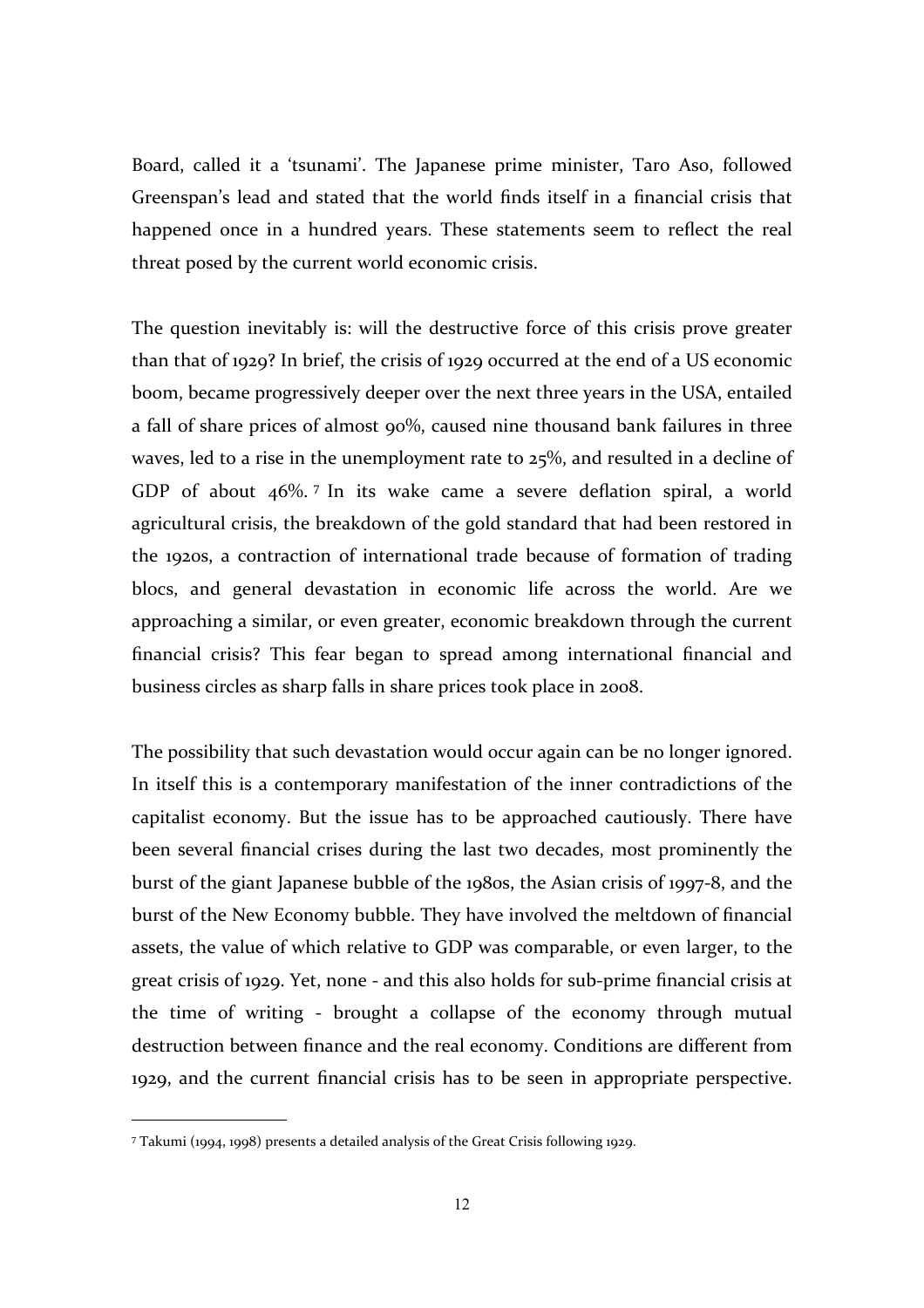Consider the following four factors that could lessen the impact of the current crisis
relative
to
1929.

First, following the initial shock of 1929, the gold standard restricted the flexibility of both fiscal and monetary policy by fixing exchange rates and forcing countries
 to
 hoard
 gold
 reserves.
 The
 formation
 of
 trading
 blocs
 subsequently accelerated the decline in world trade. In contrast, the system of floating exchange rates currently frees major countries from the need to keep reserves of international means of payment. This provides room for flexible operation of fiscal and monetary policy. Thus, it has become possible to inject enormous amounts
 of
 public
 funds
 to
 rescue
 banks
 and
 other
 financial
 institutions, following
the
Japanese
methods
of
the
late
1990s.

There
is
no
doubt
that
injecting
public
funds
into
financial
institutions
mitigates the
danger
of
acute
collapse
of
the
world
economy,
particularly
when
combined with emergency fiscal and monetary policies in the USA. At the same time, these policies tend to increase budget deficits and raise the burden of public debt for several
years,
thus
contributing
to
persistent
economic
stagnation,
as
experienced in Japan. Furthermore, large US budget deficits can be financed only through a huge expansion of international debt, thus raising the spectre of a fall in the value of
the
dollar.
This
makes
it
necessary
for
the
US
government
to
seek
international political cooperation to avoid a collapse of the dollar as well as creating a new international
monetary
order.

Second, in the course of the great crisis of 1929 monopoly capitals in major countries
 rapidly
 reduced
 production
 and
 employment
 in
 order
 to
 maintain monopoly prices and profits. This behavior is characteristic of monopoly, and generally
 exacerbated
 the
macroeconomic
 performance
 of
 major
 economies
 at that time. But under current conditions, the monopolistic malady is not nearly so evident.
 Even
 the
 largest
 enterprises
 are
 operating
 under
 global
 competitive pressure, and are finding it difficult to sustain monopoly prices and profits in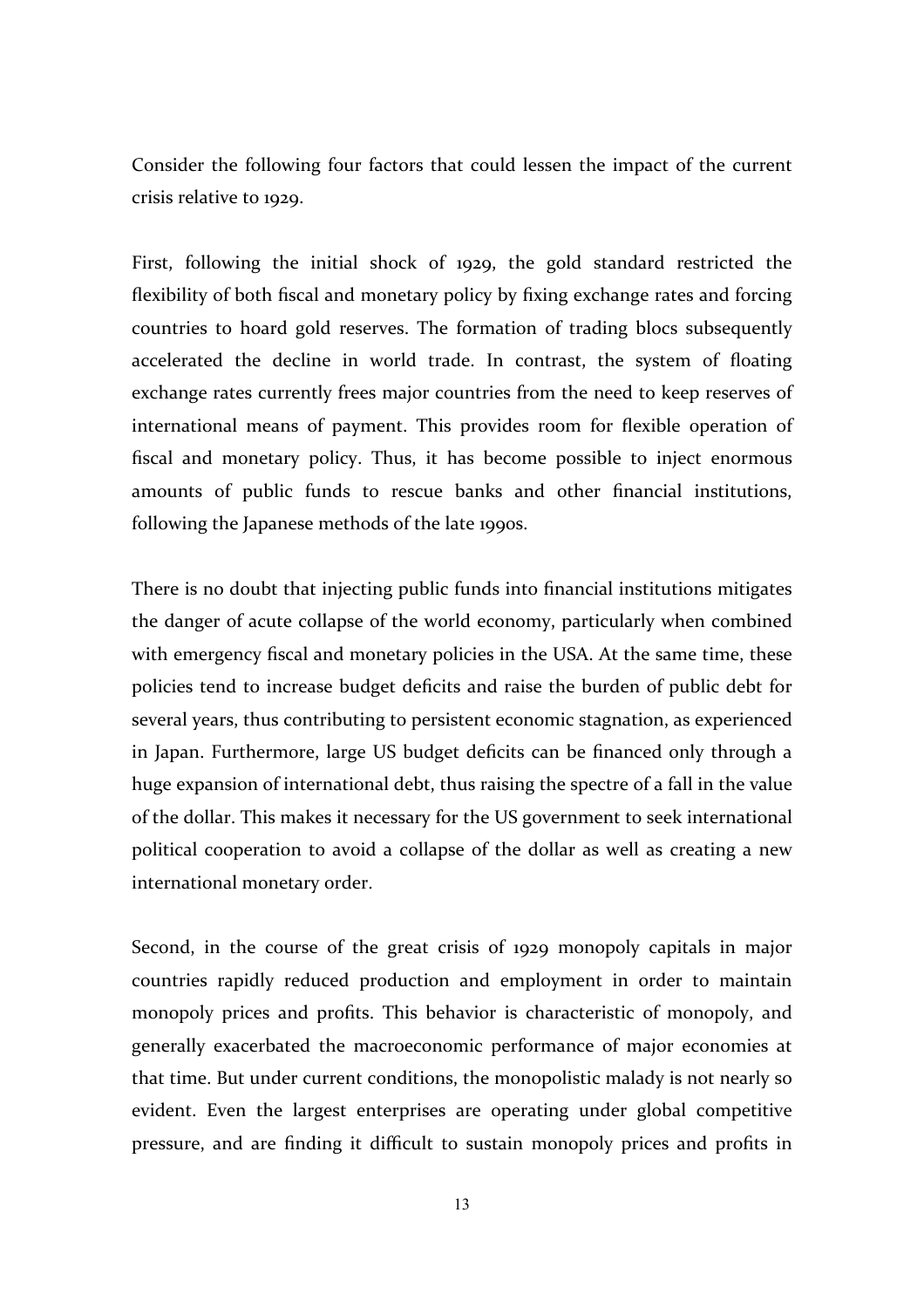their
domestic
markets.
This
lies
at
the
root
of
the
difficulties
that
the
Big
Three in
 the
US
automobile
industry
are
currently
 facing.
 Thus
the
collapse
 of
output and
employment
by
big
enterprises
would
probably
be
less
severe
than
1929,
and mostly the result - rather than the cause - of the decline in consumer demand. Moreover, and as was mentioned above, large multinational enterprises have become increasingly self-financed. Consequently, their business activities might not
suffer
a
heavy
direct
effect
from
the
constriction
of
credit
due
to
 the
financial crisis.
On
 the
 other
hand,
smaller
and
medium
 enterprises
 that
 depend
heavily on
banking
credit
have
suffered
badly
in
the
course
of
the
crisis.

Third, and related to the first two, the destructive impact of the financial crisis on employment and real wages in the industrial sector remains milder than in 1929, though
it
 is
becoming
increasingly
severe.
Worker
savings,
insurance,
pensions, and
 social
 security,
 including
 unemployment
 benefits,
 have
 supported
 worker consumption to some extent, though with rising anxiety for the future. At the same time, the rise in unemployment, the cuts in working hours, and the reductions of wages among workers will probably allow capitalist enterprises flexibly to reduce their costs in the face of crisis.

Fourth, in the age of globalisation, the economic vitality of developing countries, for
instance,
China
and
other
Asian
economies,
has
been
greatly
enhanced.
Their success
has
depended
on
continuous
mobilisation
of
cheap
labour,
supported
by direct investment by multinational enterprises from abroad. Transfer of economic surplus from developing countries through trade, investment, and finance serves directly or indirectly as a cushion to mitigate the economic crisis in the
major
developed
countries.
 Imports
 of
cheap
consumer
 goods,
 for
example, help to lessen the difficulties brought by economic crisis for working people, though
 they
 also
 press
 wages
 in
 a
 downward
 direction. [8](#page-13-0) Finally,
 the

<span id="page-13-0"></span><sup>&</sup>lt;sup>8</sup> The theory of unequal exchange by the dependency school, including Emmanuel (1972), is worth re-reading from
this
point
of
view.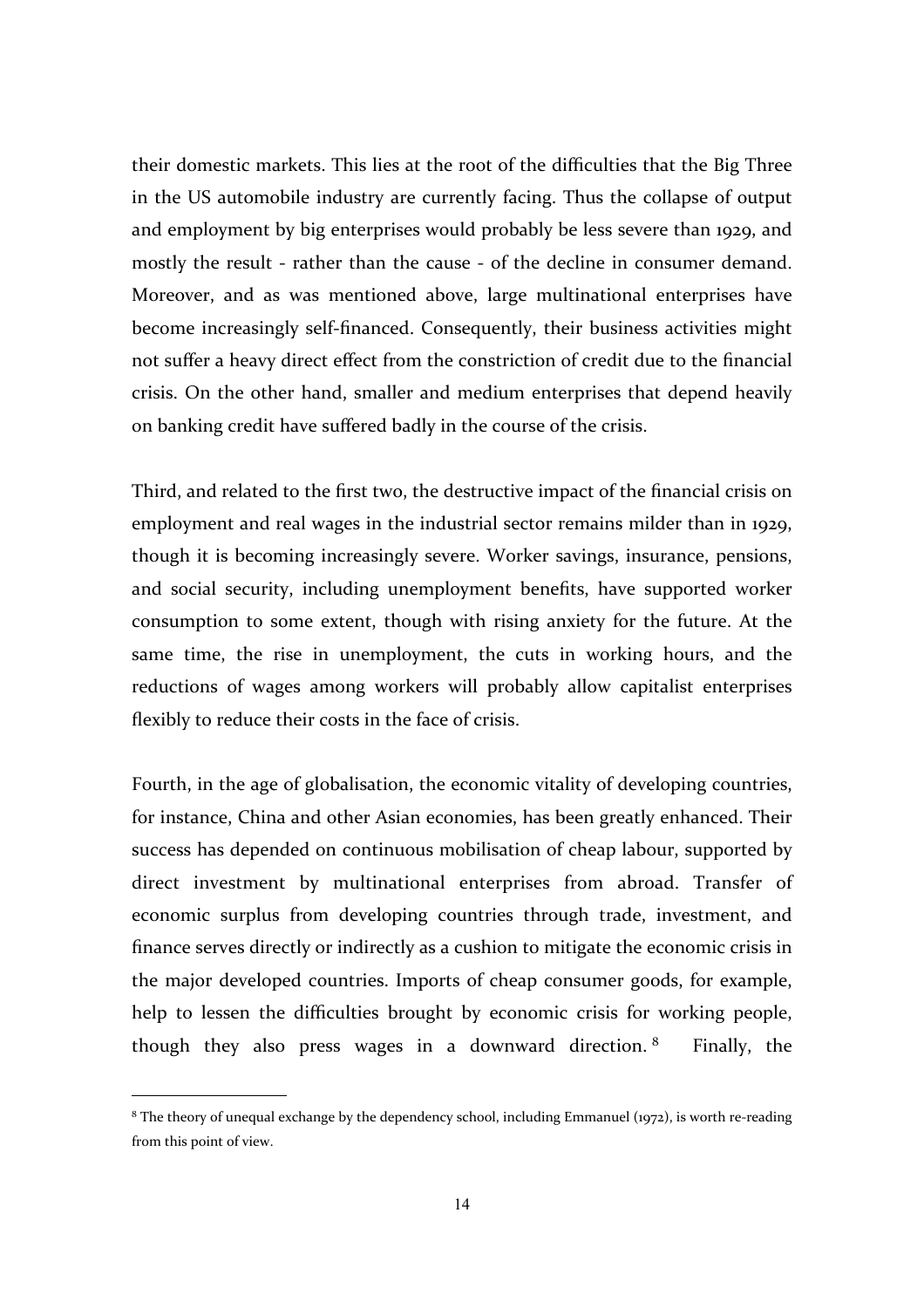accumulation of oil revenues during the period of high oil prices, subsequently recycled
through
the
international
financial
markets,
has
also
worked
to
mitigate the
 financial
 crisis,
 though
 it
 also
 promoted
 the
 speculative
 bubble
 in
 the previous
period.

These factors taken together have, for the time being, mitigated the sub-prime financial crisis and made it less severe that the 1929 crisis. However, this effect cannot
 be
 regarded
 as
 absolute
 and
 everlasting.
 It
 is
 not
 clear
 to
 what
 extent these
 factors
 can
 resist
 the
intrinsic
self‐destructive
 tendency
 of
 contemporary finance. Much will depend on the interaction between the real economy and finance,
and
 the
mutual
damage
inflicted.
 The
danger
would
be
that
 the
severe pressure
 on
 enterprises
 and
 the
 state
 would
 then
 be
 transferred
 to
 working people.
At
the
very
least,
the
gap
between
rich
and
poor
would
probably
increase across
the
world,
as
would
the
numbers
of
the
working
poor.

#### **3
The
Social
Costs**

Neo-liberalism has been the dominant policy framework in advanced capitalist countries
since
the
1980s.
 It
draws
on
 neoclassical
microeconomics
and
believes in the efficiency of competitive and unregulated markets. Consequently, it has promoted privatisation of public enterprises as well as deregulation in various areas,
 including
 the
 financial
 sector.
 In
 particular,
 global
 emphasis
 has
 been placed on the presumed efficiency of US-type finance, based on securities markets. Therefore, it should be noted emphatically that the current sub-prime financial crisis has occurred not due to an external shock, such as an earthquake or
war,
but
largely
due
to
the
internal
motion
of
the
US
financial
system
itself.

The consequent economic losses are clear evidence that neo-liberal beliefs in market efficiency as well as in the apparent advantages of US-type finance are false. The economic losses have several aspects and may be defined as the social costs of the sub-prime financial crisis. The notion of social cost generally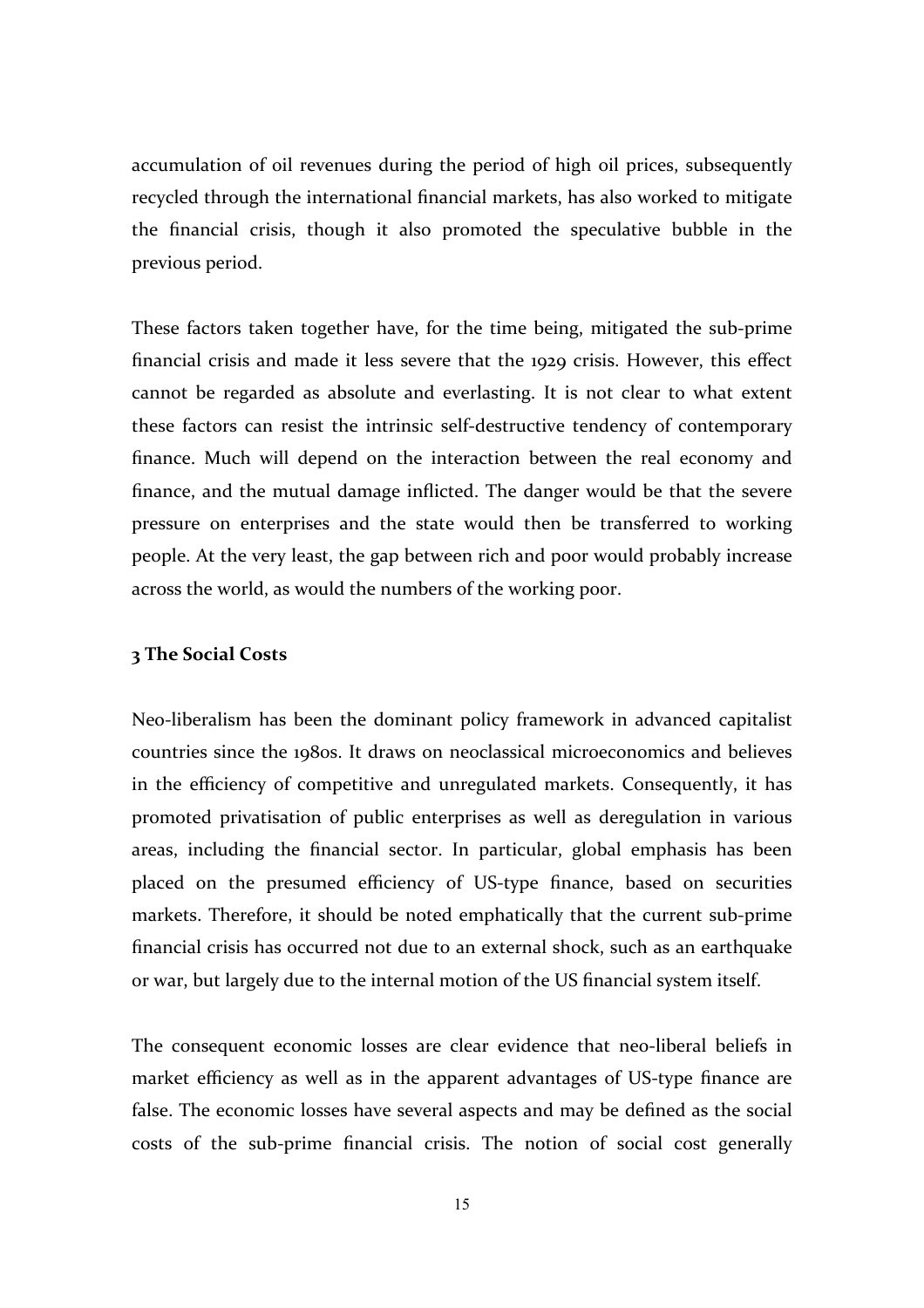comprises
a
variety
of
phenomena,
such
as
externalities
imposed
on
a
third
party or
 society
 as
 a
 whole,
 macroeconomic
 losses
 from
 failure
 to
 attain
 optimal allocation
as
well
 as
costs
due
to
public
policy.
Although
the
total
social
costs
of the current financial crisis are far from definite, the following four aspects can already
 be
 identified,
 particularly
 when
 the
 earlier
 experience
 of
 the
 Japanese bubble
is
borne
in
mind.

First, there are economic losses on the part of mortgage debtors. More than 2mn foreclosures has taken place in the USA already by 2007. For these debtors thrown
 out
 of
 their
 houses,
 past
 payments
 on
loans
 as
well
 as
 expenditure
 on house durables have been totally wasted. These losses have hit mostly low income
borrowers
in
the
subprime
category.
But
even
prime
mortgage
borrowers have suffered in terms of declines in both asset prices and incomes. As housing prices
fall,
the
market
value
of
a
house
could
become
less
than
the
mortgage
debt and
yet,
repayment
is
demanded
even
for
the
capital
losses.

Following the burst of the bubble in Japan, house prices in the 1990s fell by more than a half in some metropolitan areas. From the point of view of the debtors, continuous repayment of the corresponding housing loans had no equivalent - it was in vain. In the USA the pace of house price decline is already faster than that of the 1929 crisis, and the fall could finally exceed the drop of 26% reached at that period. <sup>[9](#page-15-0)</sup> Given that the total volume of US housing loans is roughly equal to GDP, the payments made in vain by debtors over a period of years could reach one
 third
 of
 current
 GDP.
 This
 would
make
 an
 enormous
 social
 loss,
 without even
considering
the
costs
of
foreclosures.

Second, there are vast capital losses due to price falls of a broad range of securities - mortgage-backed securities, asset-backed securities, shares, and so on ‐
across
the
world.
Following
the
burst
of
the
Japanese
bubble,
total
capital
losses from share prices were estimated at about ¥500tr, roughly equal to Japan's GDP

<span id="page-15-0"></span><sup>9</sup>Kaneko
and
DeWit
(2008),
p.22.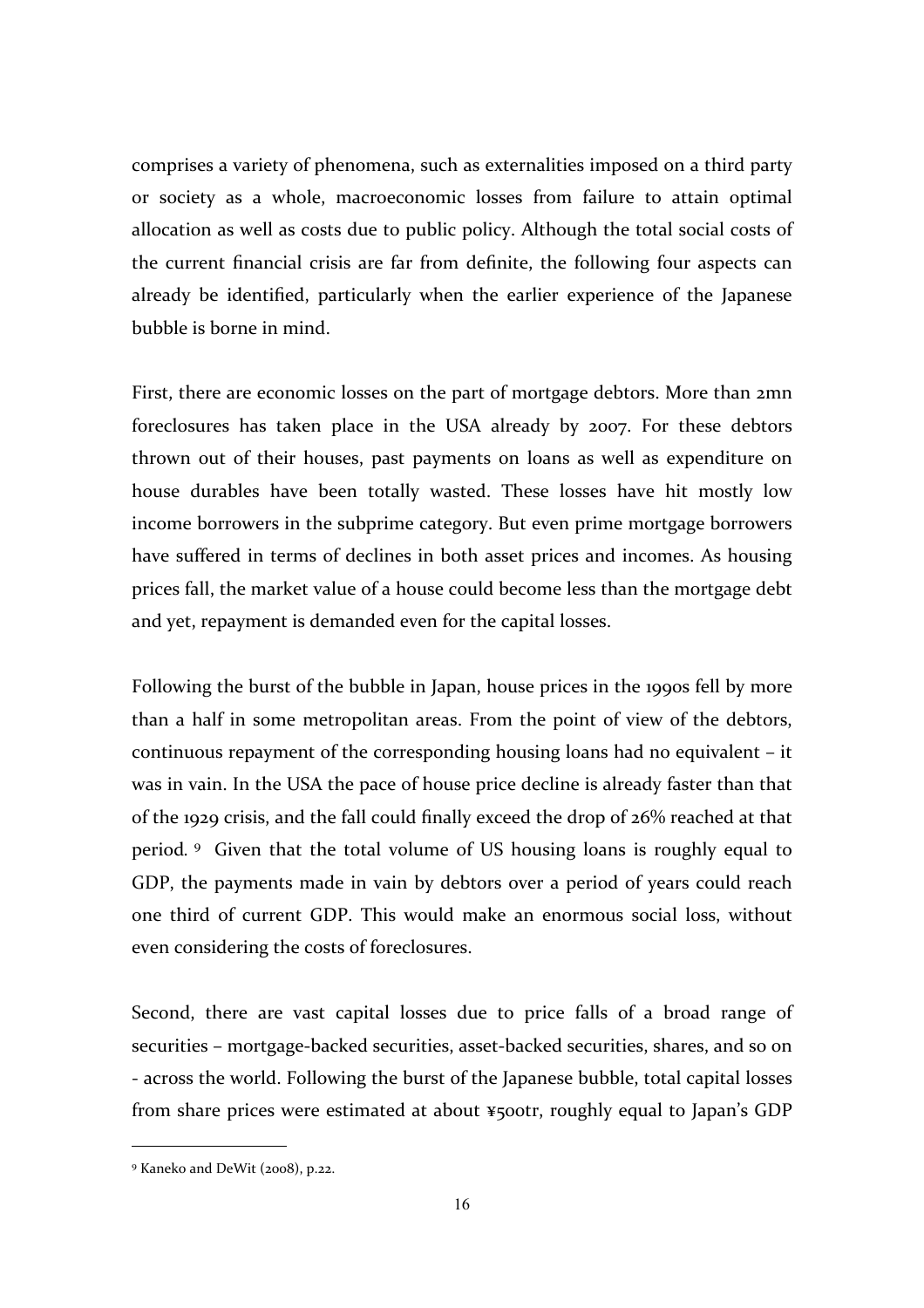at the middle of the 1990s, and this is without including similar capital losses in real estate.<sup>[10](#page-16-0)</sup> It remains to be seen whether the total capital losses in securities in the
USA
and
elsewhere
will
currently
reach
similar
proportions
 relative
to
 GDP. But there is no doubt that their absolute size will be several times bigger than the Japanese
losses
of
the
1990s.

What can be said about the implications of capital losses in securities, shares and real estate, particularly from the standpoint of the labour theory of value? To a certain
 extent,
 such
 losses
 might
 be
 offset
 by
 gains
made
 during
 the
 preceding boom, but there is no guarantee that they would exactly balance out. On the other hand, the price falls that occur during the burst of a bubble operate as a pure
loss
for
individual
workers,
enterprises,
and
society
as
a
whole.
It
is
true
that a part of these capital losses remains latent as long as assets are not actually sold, and this is an aspect of the fictitious estimation of asset values. Moreover, when capital
 losses
are
actually
 realised
 through
 the
sale
 of
 securities,
 the
possibility exists that others might gain through such transactions. Even so, the net result is most probably negative, making this a non-zero-sum game. Understanding the social dimension of the (negative) value of such capital losses remains a thorny theoretical
problem.

For the Marxist theory of value, the living labour that is embodied in the social total
products
per
annum
forms
the
substance
of
value
that
is
newly
created.
This is distributed between the capitalist class (including landowners and rentiers) and
wage
workers.
It
is
possible
that
some
part
 of
the
value
produced
is
lost
due to the difficulty of realizing it in the markets (being unable to sell or selling commodities
below
normal
prices).
However,
capital
losses
for
society
would
not necessarily be related to, or correspond to an unrealised part of the value produced
by
annual
living
labour.
Rather,
the
volume
of
capital
losses
is
likely
to be
much
larger.

<span id="page-16-0"></span><sup>&</sup>lt;sup>10</sup> Itoh (2006), chap.6.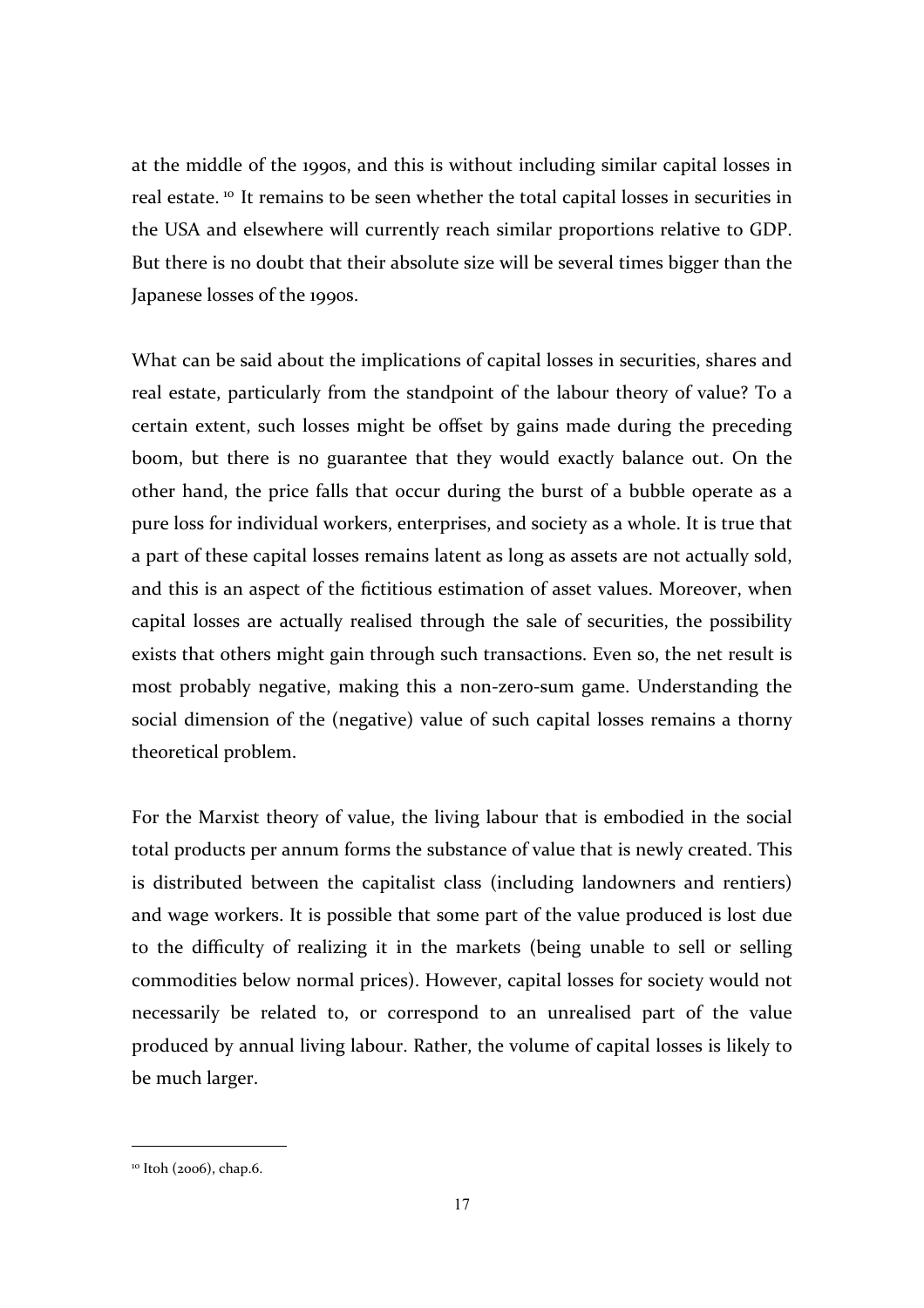It is probable that such capital losses signify, first, the destruction of part of the stock of claims on accumulated past labour and, second, the redistribution of the flow of income arising out of annual living labour. This is theoretically different from, but reminiscent of the 'moral' depreciation of machinery, that is, the social destruction of accumulated labour-time in machinery when more efficient technology
in
one
industry
becomes
the
social
standard.
In
an
economic
crisis
it is possible that such a destructive blow can take the form of capital losses in securities, shares, and real estate prices (as a devaluation of fictitious capital, to use
 Marx's
 term). This
 would
 impose
 (directly
 or
 indirectly)
 changes
 in
 the distribution of the annual flow of income as well as probably reducing the aggregate
flow.

Irrespective of its impact on the size and distribution of income, a drop in securities prices certainly imposes losses on banks and other financial institutions. Under Basle II regulations on capital adequacy (introduced in 2004 by the Bank of International Settlements, BIS), the Current (or Fair) Value Accounting
System
has
become
the
global
standard
for
banks.
This
fits
with
 the practices
of
securitised
 financial
markets
since
it
incorporates
current
 estimates of the value of bank shares. It is also another example of imposing US-type financial
 practices
across
the
world
in
an
attempt
to
 provide
a
more
transparent environment
 within
which
to
 undertake
risk
management.
The
impact
 of
these regulations
has
been
damaging
to
banks
because
rising
(but
latent)
capital
losses have made it difficult to maintain capital adequacy ratios. The regulations have worsened the impact of the subprime financial crisis.

Japanese
banks
suffered
greatly
in
the
1990s
from
the
earlier
Basle
I
regulations
on capital adequacy, imposed by BIS in 1987. These regulations required that banks should maintain a capital adequacy ratio of at least 8%. They prolonged the crisis in Japan by worsening banks' ability to advance credit to small and medium enterprises. In short, BIS regulations, both I and II, have been ineffective in preventing
the
burst
of
bubbles
and
rather
worsened
the
ensuing
banking
crises.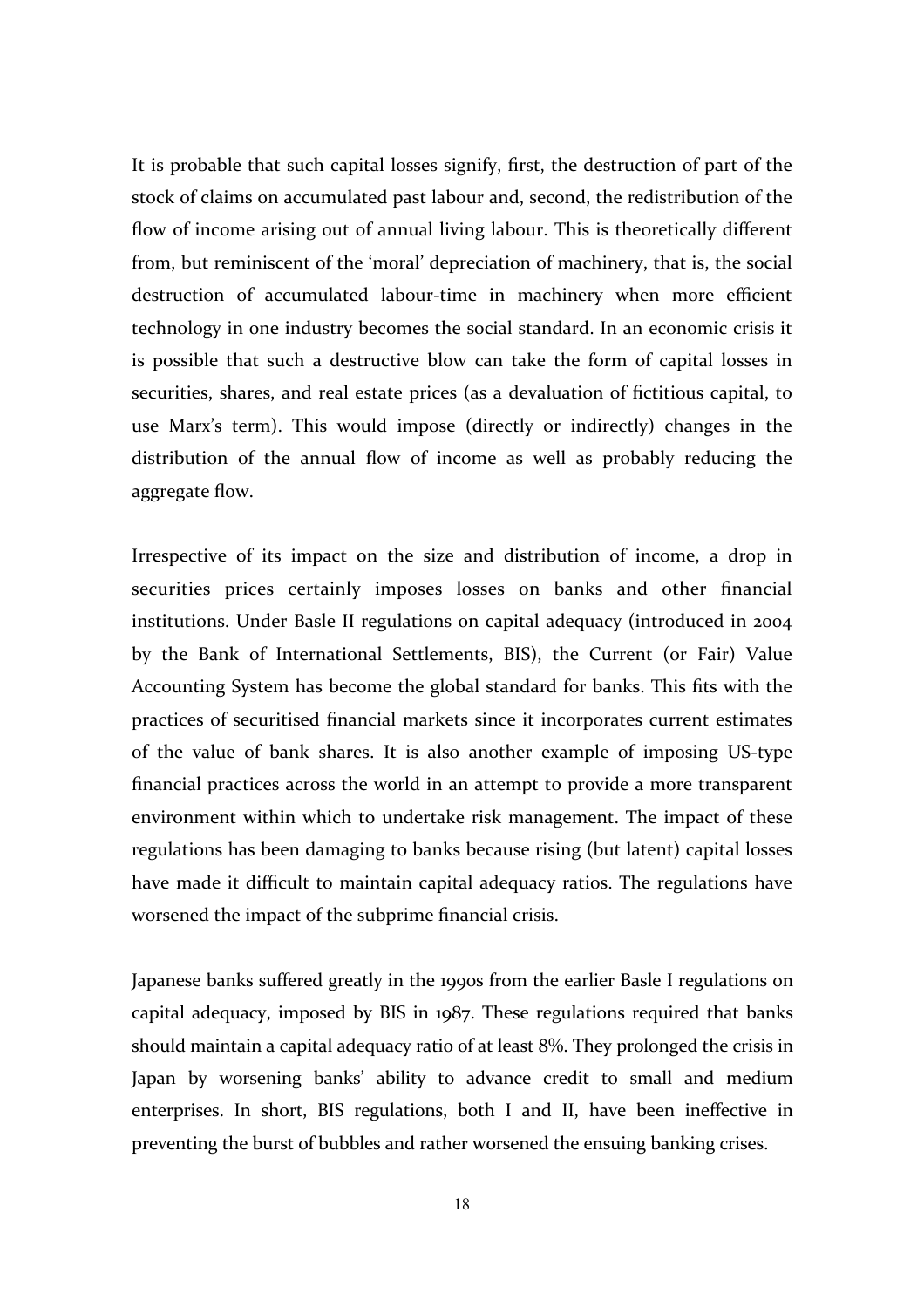At the same time, it has to be noted that banks and other financial institutions, including institutional investors, currently manage not only the money funds of capitalist
enterprises
and
the
wealthy,
but
also
savings
and
pension
and
insurance contributions by the mass of working people. Since large proportions of these funds are invested in shares and other securities, it is probable that capital losses and
associate
 failures
 by
 financial
institutions
would
 also
 greatly
 affect
working people.
The
 potential
 costs
are
an
important
 reason
why
the
injection
of
public funds to rescue the financial system has not elicited stronger opposition by working
people.

Third, public money used to rescue banks and other financial institutions is a type
of
social
 cost.
In
the
USA,
 for
example,
 the
Bush
administration
 eventually succeeded in passing the Financial Stability Law at the beginning of October 2008,
allowing
it
inject
up
to
\$700bn
into
the
financial
system.
This
is
about
equal to the total volume of Japanese public funds  $(\frac{4}{2}$ otr) injected into the banks in the 1990s.
 This
 took
 place
mainly
in
 the
 form
 of
equity
to
 allow
 banks
 to
meet
 the regulations of Basle I. In some cases the funds functioned as a kind of subsidy aimed at restructuring failed banks by effectively nationalising them, only to reprivatise
them
subsequently.
This
was
 the
case,
 for
instance,
 for
the
Long‐Term Credit
 Bank
of
Japan,
which
became
Shinsei
Bank,
and
for
Nippon
Credit
 Bank, which turned into Aozora Bank. In other cases, however, the bulk of the injected public
funds
were
returned
to
the
state
as
the
economy
recovered
after
2002,
and following rationalisation and mergers among banks. Nevertheless, roughly ¥10tr remains
uncollected,
and
that
is
a
pure
social
cost.
As
public
funds
in
the
USA
are largely used to buy problematic securities from banks, it is possible that a proportionately
 larger
 social
 cost
 would
 result
 as
 these
 securities
 become progressively
worthless.

Funds committed under the Financial Stability Law, however, do not cover the whole of the public funds expended by the US government and the Federal Reserve Board in the course of the current crisis. According to one report, the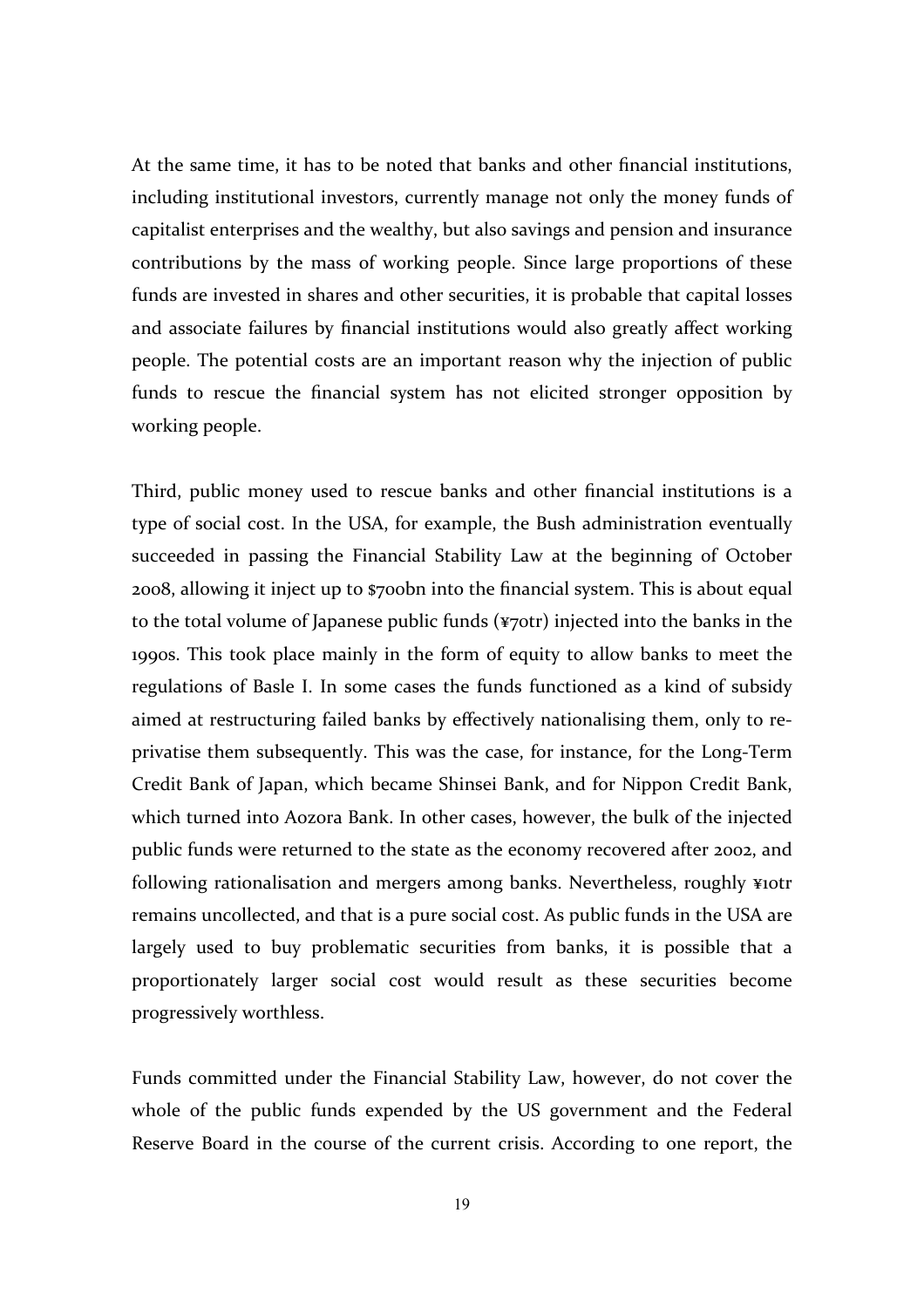USA has pledged up to \$7.7tr to ease frozen credit markets.<sup>11</sup> This includes \$3.2tr already
tapped
by
financial
institutions
as
well
as
\$2.4tr
committed
by
the
Fed
to intervening in the commercial paper market. The total of committed funds runs to about half the size of the US GDP, and is nine times what the USA has spent so far on wars in Iraq and Afghanistan. It is probable that a significant part of those funds would also be lost through default or deterioration in the prices of securities, thus being shifted onto the shoulders of tax payers.

More broadly, the UK and several other EU countries have been committing public
 funds
 to
 rescuing
 financial
 institutions.
 This
 passes
 under
 the
 name
 of international
cooperation
with
the
aim
of
preventing
a
worsening
of
the
current financial impasse. Through injection of public funds, several banks and other financial
institutions
have
effectively
been
nationalised,
or
are
close
to
submitting their management to public control. This development is completely contrary to the theoretical precepts of neo-liberalism, and actually runs closer to socialist arguments
 about
 managing
 the
 capitalist
 economy
 than
 even
 to
 traditional Keynesianism.

Fourth, there are also social costs caused by the destructive effects of the subprime financial crisis on the real economy. These are hard to estimate but are plainly
vast.
They
include,
for
instance,
a
 fall
in
profits
and
 revenue
of
capitalist enterprises, a fall in production, and a rise in idle capacity and idle resources more generally. It is predicted, for instance, that growth rates in the major economies will fall in 2009, and become mostly negative. For the OECD as a whole, such falls would range from  $1.4\%$  in 2008 to  $-0.3\%$ ; for the USA, from  $1.4\%$ to  $-0.9\%$ ; for Japan from 0.5% to  $-0.1\%$ ; and for the Euro area, from 1.1% to  $-0.5\%$ .  $12$  A significant part of the costs imposed by these developments - both for the individuals involved and for society as a whole - includes the ensuing rise in

<span id="page-19-0"></span><sup>&</sup>lt;sup>11</sup> Pittman and Ivery (2008).

<span id="page-19-1"></span><sup>&</sup>lt;sup>12</sup> OECD (2008), No.84.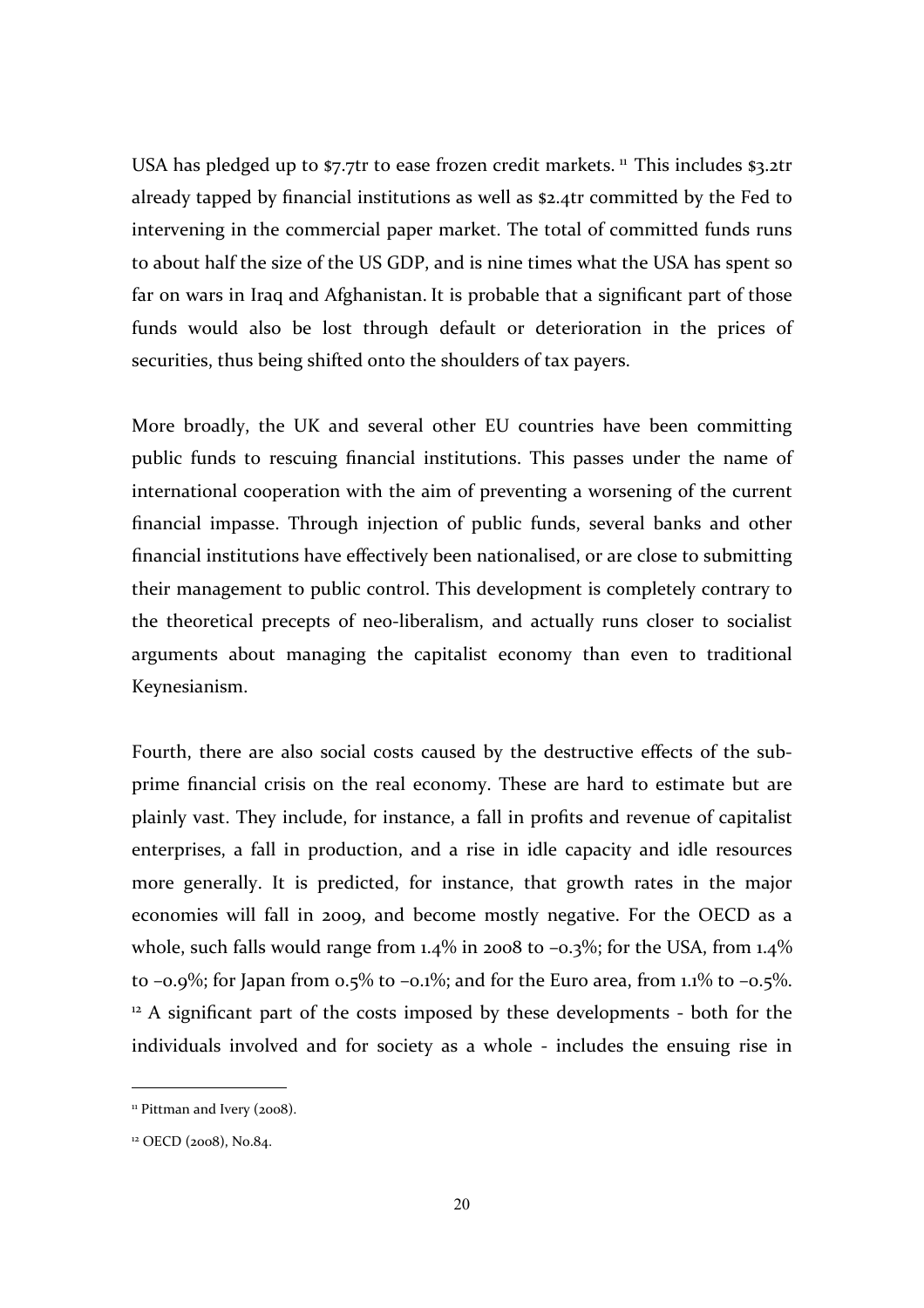unemployment. It is likely that this will become greater as the real economy is progressively
 hit
 harder.
 The
 Director
 General
 of
 the
 International
 Labour Organisation,
 for
 instance,
 announced
 in
 October
 2008
 that
 unemployment across the world was likely to increase from 197 million in 2007 to 210 million in 2009.
He
also
stressed
that
this
was
a
tentative
estimate
that
may
well
turn
out
to be
too
low.[13](#page-20-0)

In conclusion, the sub-prime financial crisis has clearly signified the historical limits of neo-liberalism and showed the need to bring three decades of neoliberalism to an end. At the same time, the crisis has also revealed the fundamental instability and contradictoriness of the capitalist economy, and cannot
 be
 attributed
 to
 mere
 mismanagement,
 or
 wrong
 economic
 policies. Neither the Japanese type of indirect finance, nor the US type of direct finance was able to prevent the disastrous swell and burst of huge bubbles. Under the dominance of neo-liberalism, the capitalist economy has been largely freed from social control and regulations, especially in the field of finance. Financialisation of
labour‐power
advanced
headlong.

The current crisis has shown that neo-liberal theories and policies are deeply problematic. However, it is not yet clear what theoretical approaches can offer well-founded alternatives. Keynesianism should not be the only other approach contesting
 the
 field.
 Radical
 political
 economy,
 based
 on
 Marxist
 theory
 of money, credit and finance, finds in the current crisis an opportunity to test and develop its ideas and proposals.<sup>[14](#page-20-1)</sup> It could also propose alternatives to neoliberalism that serve the interests of working people more successfully than alternative
ideas
emanating
from
the
mainstream.

<span id="page-20-0"></span><sup>&</sup>lt;sup>13</sup> ILO, Press release, 20 Oct. 2008, (Reference: ILO/08/45), http://www.ilo.org/global/About the ILO/ Media\_and\_public\_information/Press\_releases/lang--en/WCMS\_099529/index.htm

<span id="page-20-1"></span><sup>&</sup>lt;sup>14</sup> Some of these ideas were put forth in Itoh and Lapavitsas (1999).